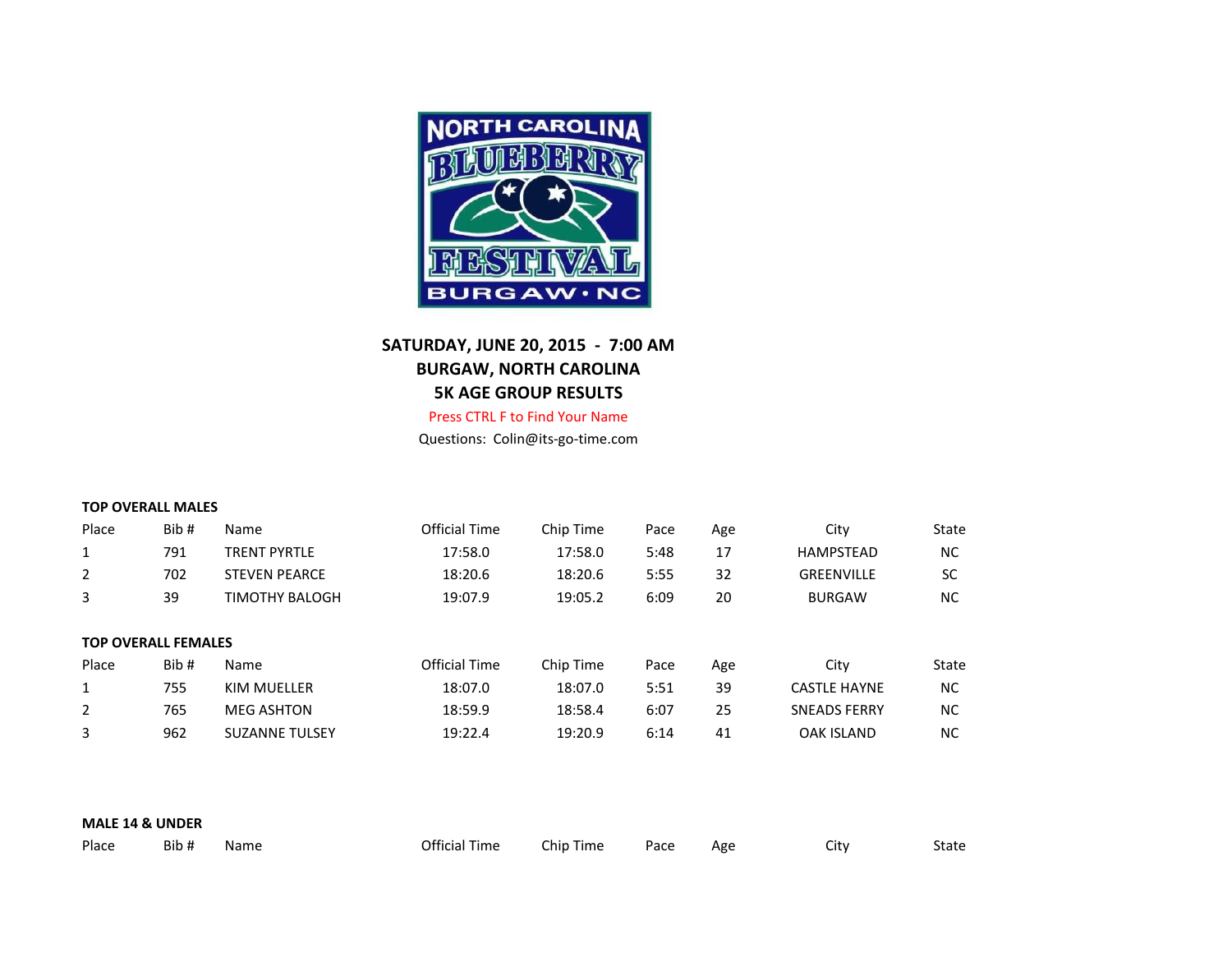| $\mathbf 1$         | 688  | <b>ANDREW THORNTON</b> | 21:13.5              | 21:11.6   | 6:50  | 14  | <b>CLINTON</b>      | $NC$      |
|---------------------|------|------------------------|----------------------|-----------|-------|-----|---------------------|-----------|
| 2                   | 705  | <b>AARON HARRELL</b>   | 23:09.7              | 22:28.9   | 7:15  | 14  | <b>STATESVILLE</b>  | NC        |
| 3                   | 420  | <b>CONNOR PADULA</b>   | 23:36.9              | 23:36.9   | 7:37  | 10  | WILMINGTON          | NC        |
| 4                   | 329  | <b>MATTHEW GOLDEN</b>  | 27:53.2              | 27:53.2   | 8:59  | 9   | <b>CHARLOTTE</b>    | NC        |
| 5                   | 796  | <b>DONAVAN AMMONS</b>  | 29:06.9              | 28:37.8   | 9:14  | 10  | <b>WILMINGTON</b>   | $NC$      |
| 6                   | 445  | <b>NATHAN REIG</b>     | 29:23.8              | 28:59.7   | 9:21  | 13  | LELAND              | NC        |
| 7                   | 497  | <b>JUDAH SUMMERS</b>   | 29:37.5              | 29:32.7   | 9:32  | 10  | <b>BURGAW</b>       | NC        |
| 8                   | 924  | <b>TREY WEST</b>       | 30:43.8              | 29:54.1   | 9:39  | 10  | <b>RICHLANDS</b>    | $NC$      |
| 9                   | 426  | <b>COLLIN PEARCE</b>   | 31:36.9              | 31:29.8   | 10:09 | 6   | <b>BURGAW</b>       | NC        |
| 10                  | 429  | <b>ETHAN PEARCE</b>    | 31:37.9              | 31:30.7   | 10:10 | 13  | <b>BURGAW</b>       | $NC$      |
| $11\,$              | 797  | <b>ISSAC WOODCOCK</b>  | 31:44.2              | 31:14.3   | 10:05 | 10  | <b>ROCKY POINT</b>  | NC        |
| 12                  | 330  | MICHAEL GOLDEN         | 31:46.4              | 31:45.8   | 10:15 | 13  | <b>CHARLOTTE</b>    | <b>NC</b> |
| 13                  | 358  | <b>DALLAS JAMES</b>    | 33:25.5              | 32:41.2   | 10:33 | 9   | <b>ROSE HILL</b>    | NC        |
| 14                  | 470  | <b>JACK SALENE</b>     | 33:42.5              | 33:19.8   | 10:45 | 8   | <b>HAMPSTEAD</b>    | NC        |
| 15                  | 337  | <b>MORGAN HANSEN</b>   | 33:49.6              | 33:19.6   | 10:45 | 11  | <b>BURGAW</b>       | $NC$      |
| 16                  | 749  | <b>AIDEN MURRAY</b>    | 34:30.7              | 34:00.3   | 10:58 | 8   | <b>BURGAW</b>       | NC        |
| 17                  | 428  | <b>DYLAN PEARCE</b>    | 35:12.5              | 35:05.2   | 11:19 | 13  | <b>BURGAW</b>       | $NC$      |
| 18                  | 976  | <b>DAVID MARSHBURN</b> | 35:29.5              | 35:03.4   | 11:18 | 12  | <b>BURGAW</b>       | NC        |
| 19                  | 453  | <b>BREYER ROBERTS</b>  | 39:49.0              | 39:07.4   | 12:37 | 13  | <b>BURGAW</b>       | NC        |
| 20                  | 697  | <b>JAMIE VINCENT</b>   | 42:17.9              | 41:33.0   | 13:24 | 9   | <b>JACKSONVILLE</b> | $NC$      |
| 21                  | 696  | <b>CHRIS VINCENT</b>   | 42:54.8              | 42:09.9   | 13:36 | 6   | <b>JACKSONVILLE</b> | NC        |
| 22                  | 430  | <b>JACOB PEARCE</b>    | 53:04.1              | 52:56.6   | 17:05 | 8   | <b>CURRIE</b>       | $NC$      |
| 23                  | 792  | <b>JARON ANDERSON</b>  | 58:14.6              | 57:22.1   | 18:30 | 13  | LELAND              | $NC$      |
| <b>MALE 15 - 19</b> |      |                        |                      |           |       |     |                     |           |
| Place               | Bib# | Name                   | <b>Official Time</b> | Chip Time | Pace  | Age | City                | State     |
| $\mathbf{1}$        | 753  | <b>JEREMY STANLEY</b>  | 19:13.6              | 19:13.6   | 6:12  | 18  | <b>BURGAW</b>       | $NC$      |
| $\overline{2}$      | 482  | <b>DYLAN SIMPSON</b>   | 21:09.9              | 21:06.8   | 6:48  | 19  | <b>ROCKY POINT</b>  | NC        |
| 3                   | 392  | <b>NOAH GURGANUS</b>   | 21:46.4              | 21:46.4   | 7:01  | 15  | KENANSVILLE         | $NC$      |
| 4                   | 460  | SAMUEL ROOKER          | 22:36.1              | 22:34.8   | 7:17  | 15  | <b>CASTLE HAYNE</b> | NC        |
| 5                   | 332  | <b>TYLER GRANT</b>     | 25:18.0              | 25:10.2   | 8:07  | 16  | <b>BURGAW</b>       | NC        |
| 6                   | 372  | <b>BRAEDEN KELLEY</b>  | 33:22.3              | 32:44.6   | 10:34 | 16  | BEULAVILLE          | $NC$      |
| 7                   | 748  | <b>TYLER PUGH</b>      | 34:30.6              | 33:59.6   | 10:58 | 19  | <b>BURGAW</b>       | NC        |
| 8                   | 742  | <b>BRANDON FIKE</b>    | 42:29.7              | 41:43.2   | 13:27 | 17  | <b>WILMINGTON</b>   | $NC$      |
|                     |      |                        |                      |           |       |     |                     |           |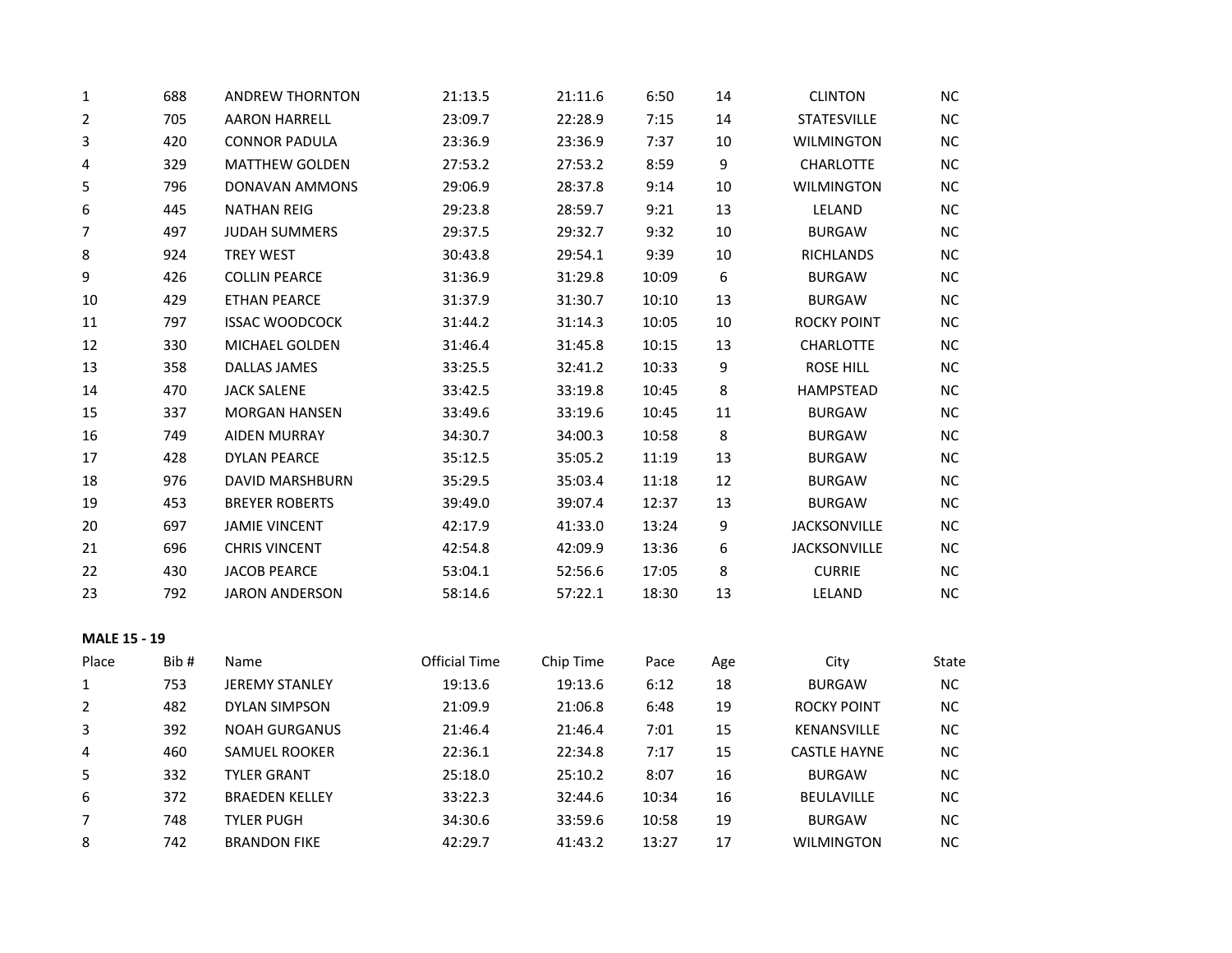| 9                   | 341  | <b>JAKE HENDERSON</b>    | 43:02.2              | 42:09.8   | 13:36 | 15  | LELAND                    | <b>NC</b> |
|---------------------|------|--------------------------|----------------------|-----------|-------|-----|---------------------------|-----------|
| <b>MALE 20 - 24</b> |      |                          |                      |           |       |     |                           |           |
| Place               | Bib# | Name                     | <b>Official Time</b> | Chip Time | Pace  | Age | City                      | State     |
| 1                   | 788  | JOHN WOOD                | 22:51.0              | 22:50.9   | 7:22  | 22  | <b>JACKSONVILLE</b>       | $NC$      |
| $\overline{2}$      | 713  | <b>CAMERON BENTON</b>    | 35:01.1              | 34:21.8   | 11:05 | 22  | <b>ROCKY POINT</b>        | $NC$      |
| 3                   | 450  | <b>MATTHEW RIVENBARK</b> | 35:46.2              | 35:00.4   | 11:17 | 23  | <b>WALLACE</b>            | NC        |
| <b>MALE 25 - 29</b> |      |                          |                      |           |       |     |                           |           |
| Place               | Bib# | Name                     | <b>Official Time</b> | Chip Time | Pace  | Age | City                      | State     |
| $\mathbf{1}$        | 404  | <b>MAC MITCHENER</b>     | 19:45.5              | 19:42.9   | 6:21  | 25  | <b>BURGAW</b>             | NC        |
| 2                   | 773  | <b>TRAVIS MURRAY</b>     | 19:51.8              | 19:51.8   | 6:24  | 27  | <b>WILMINGTON</b>         | $NC$      |
| 3                   | 214  | ZACH BURGY               | 21:37.9              | 21:34.3   | 6:57  | 28  | <b>SNEADS FERRY</b>       | NC        |
| 4                   | 320  | <b>KENDALL FOWLER</b>    | 25:31.0              | 24:58.4   | 8:03  | 28  | <b>ROCKY POINT</b>        | NC.       |
| 5                   | 317  | MICHAEL FIELDS           | 25:31.8              | 25:25.1   | 8:12  | 29  | <b>BURGAW</b>             | NC        |
| 6                   | 397  | <b>JOEY MICHAEL</b>      | 26:34.3              | 26:34.3   | 8:34  | 27  | <b>WILMINGTON</b>         | <b>NC</b> |
| 7                   | 723  | <b>ROBIN PASCOE</b>      | 26:35.6              | 26:31.5   | 8:33  | 26  | <b>WILMINGTON</b>         | NC        |
| 8                   | 500  | <b>BLAKE SYKES</b>       | 28:04.8              | 27:40.8   | 8:55  | 25  | <b>ELIZABETHTOWN</b>      | NC        |
| 9                   | 262  | <b>JONATHAN CARROLL</b>  | 33:42.5              | 33:31.8   | 10:49 | 28  | <b>WILMINGTON</b>         | NC.       |
| <b>MALE 30 - 34</b> |      |                          |                      |           |       |     |                           |           |
| Place               | Bib# | Name                     | <b>Official Time</b> | Chip Time | Pace  | Age | City                      | State     |
| $\mathbf{1}$        | 770  | <b>CEDRIC GRANT</b>      | 21:43.5              | 21:40.6   | 6:59  | 34  | <b>LONGWOOD</b>           | NC        |
| $\overline{2}$      | 192  | <b>SCOTT BROWN</b>       | 21:44.2              | 21:41.9   | 6:59  | 32  | <b>BURGAW</b>             | NC        |
| 3                   | 506  | <b>COLYN SZUKALA</b>     | 22:17.5              | 22:17.5   | 7:11  | 33  | <b>STELLA</b>             | <b>NC</b> |
| 4                   | 398  | <b>BRANDON MILLER</b>    | 22:33.2              | 22:27.7   | 7:15  | 32  | <b>BURGAW</b>             | NC        |
| 5                   | 764  | <b>MATT ASHTON</b>       | 22:41.8              | 22:31.7   | 7:16  | 31  | <b>SNEADS FERRY</b>       | NC        |
| 6                   | 406  | <b>MATTHEW MONROE</b>    | 23:51.5              | 23:49.7   | 7:41  | 30  | <b>WRIGHTSVILLE BEACH</b> | NC.       |
| $\overline{7}$      | 314  | <b>STEPHEN EVANS</b>     | 24:10.1              | 23:49.7   | 7:41  | 32  | <b>MAGNOLIA</b>           | NC.       |
| 8                   | 307  | <b>MATT DUNCAN</b>       | 25:19.6              | 24:59.9   | 8:04  | 30  | <b>WINSTON SALEM</b>      | NC        |
| 9                   | 787  | <b>MATTHEW HERSON</b>    | 25:57.8              | 25:44.1   | 8:18  | 31  | <b>RICHLANDS</b>          | <b>NC</b> |
| 10                  | 699  | <b>TIM VINCENT</b>       | 26:07.5              | 26:07.5   | 8:25  | 33  | <b>JACKSONVILLE</b>       | NC        |
| 11                  | 493  | <b>BILL STADY</b>        | 27:21.3              | 26:58.9   | 8:42  | 33  | <b>WILMINGTON</b>         | NС        |
| 12                  | 333  | <b>CHARLES GRIMES</b>    | 30:09.3              | 29:37.6   | 9:33  | 32  | <b>WILMINGTON</b>         | <b>NC</b> |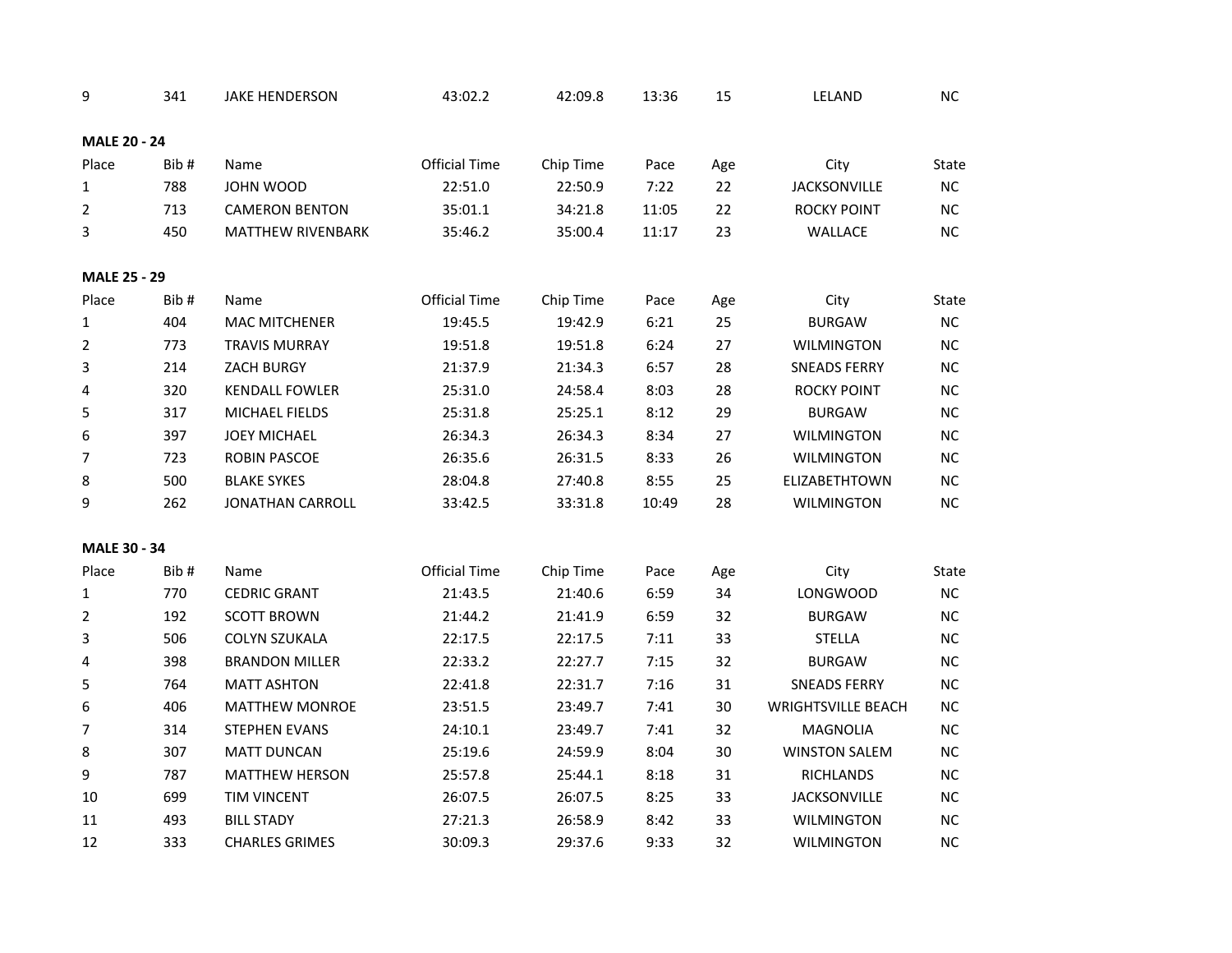| 13                  | 901  | RICHARD WEST              | 30:31.7              | 29:42.6   | 9:35  | 31  | RICHLANDS           | NC.      |
|---------------------|------|---------------------------|----------------------|-----------|-------|-----|---------------------|----------|
| 14                  | 449  | <b>GRANT RIVENBARK</b>    | 31:40.5              | 31:15.3   | 10:05 | 31  | <b>BURGAW</b>       | $NC$     |
| 15                  | 478  | <b>TIM SCHWARZ</b>        | 33:32.0              | 32:57.8   | 10:38 | 33  | <b>BURGAW</b>       | $NC$     |
| 16                  | 59   | <b>KYLE BECHER</b>        | 34:59.8              | 33:53.8   | 10:56 | 33  | WALLACE             | $\sf NC$ |
| 17                  | 409  | RAYMOND MOORE             | 55:44.9              | 54:55.6   | 17:43 | 34  | <b>ATKINSON</b>     | NC       |
| MALE 35 - 39        |      |                           |                      |           |       |     |                     |          |
| Place               | Bib# | Name                      | <b>Official Time</b> | Chip Time | Pace  | Age | City                | State    |
| 1                   | 60   | <b>JOSH BENNETT</b>       | 19:21.9              | 19:20.0   | 6:14  | 35  | <b>WILMINGTON</b>   | NC       |
| 2                   | 768  | <b>CHRISTOPHER MARTIN</b> | 20:51.0              | 20:48.7   | 6:43  | 37  | <b>WILMINGTON</b>   | $NC$     |
| 3                   | 383  | <b>KEITH LEE</b>          | 23:22.8              | 23:19.5   | 7:31  | 37  | <b>CASTLE HAYNE</b> | NC       |
| 4                   | 419  | <b>BOB PADULA</b>         | 23:27.9              | 23:27.5   | 7:34  | 39  | <b>WILMINGTON</b>   | $NC$     |
| 5                   | 761  | <b>SEAN DWYER</b>         | 23:48.7              | 23:47.2   | 7:40  | 39  | <b>WILMINGTON</b>   | $NC$     |
| 6                   | 323  | ZAC FREEBOURN             | 24:10.3              | 24:08.6   | 7:47  | 36  | LELAND              | NC       |
| 7                   | 778  | <b>BEN VALDE</b>          | 25:01.0              | 24:28.5   | 7:54  | 35  | <b>WILMINGTON</b>   | NC       |
| 8                   | 431  | <b>SCOTT RIVENBARK</b>    | 25:08.6              | 24:51.1   | 8:01  | 37  | <b>CURRIE</b>       | NC       |
| 9                   | 412  | PAUL NAUMUK               | 25:52.0              | 25:46.4   | 8:19  | 39  | <b>ATKINSON</b>     | NC       |
| 10                  | 798  | <b>DWAYNE WELLS</b>       | 28:22.1              | 28:17.4   | 9:07  | 38  | <b>TEACHEY</b>      | $NC$     |
| 11                  | 485  | <b>BRAD SMITH</b>         | 29:09.5              | 28:31.3   | 9:12  | 37  | <b>WILMINGTON</b>   | NC       |
| 12                  | 465  | <b>BRANDON ROWLETT</b>    | 32:22.7              | 31:58.2   | 10:19 | 37  | <b>WILMINGTON</b>   | NC       |
| 13                  | 282  | <b>JUSTIN CAZEAULT</b>    | 32:53.9              | 32:14.1   | 10:24 | 39  | <b>WILMINGTON</b>   | $NC$     |
| 14                  | 295  | <b>JAVIER CUADRO</b>      | 33:06.3              | 32:23.0   | 10:27 | 38  | <b>JACKSONVILLE</b> | $NC$     |
| 15                  | 978  | <b>ALBERT COTTLE</b>      | 36:11.0              | 35:34.1   | 11:28 | 38  | <b>WILMINGTON</b>   | NC       |
| 16                  | 463  | <b>ROBERT ROSS</b>        | 36:11.1              | 35:34.7   | 11:28 | 38  | LELEAD              | NC       |
| 17                  | 408  | <b>CHRISTOPHER MOORE</b>  | 36:20.7              | 36:04.0   | 11:38 | 35  | <b>CASTLE HAYNE</b> | NC       |
| 18                  | 750  | <b>JEREMY BRITT</b>       | 36:30.4              | 36:04.6   | 11:38 | 38  | <b>BURGAW</b>       | $NC$     |
| 19                  | 301  | ROCKY DEARMITT            | 43:47.3              | 43:38.7   | 14:05 | 39  | <b>CURRIE</b>       | NC.      |
| <b>MALE 40 - 44</b> |      |                           |                      |           |       |     |                     |          |
| Place               | Bib# | Name                      | <b>Official Time</b> | Chip Time | Pace  | Age | City                | State    |
| 1                   | 952  | <b>STEVE WILLIAMS</b>     | 23:47.1              | 23:47.1   | 7:40  | 41  | <b>BURGAW</b>       | $NC$     |
| 2                   | 388  | <b>JASON MARA</b>         | 24:14.0              | 24:14.0   | 7:49  | 42  | <b>HAMPSTEAD</b>    | NC       |
| 3                   | 424  | <b>BRAD PATE</b>          | 24:36.8              | 24:34.8   | 7:55  | 44  | <b>WILMINGTON</b>   | NC       |
| 4                   | 361  | JOE JOHNSON               | 24:48.4              | 24:48.4   | 8:00  | 44  | <b>WILMINGTON</b>   | NC       |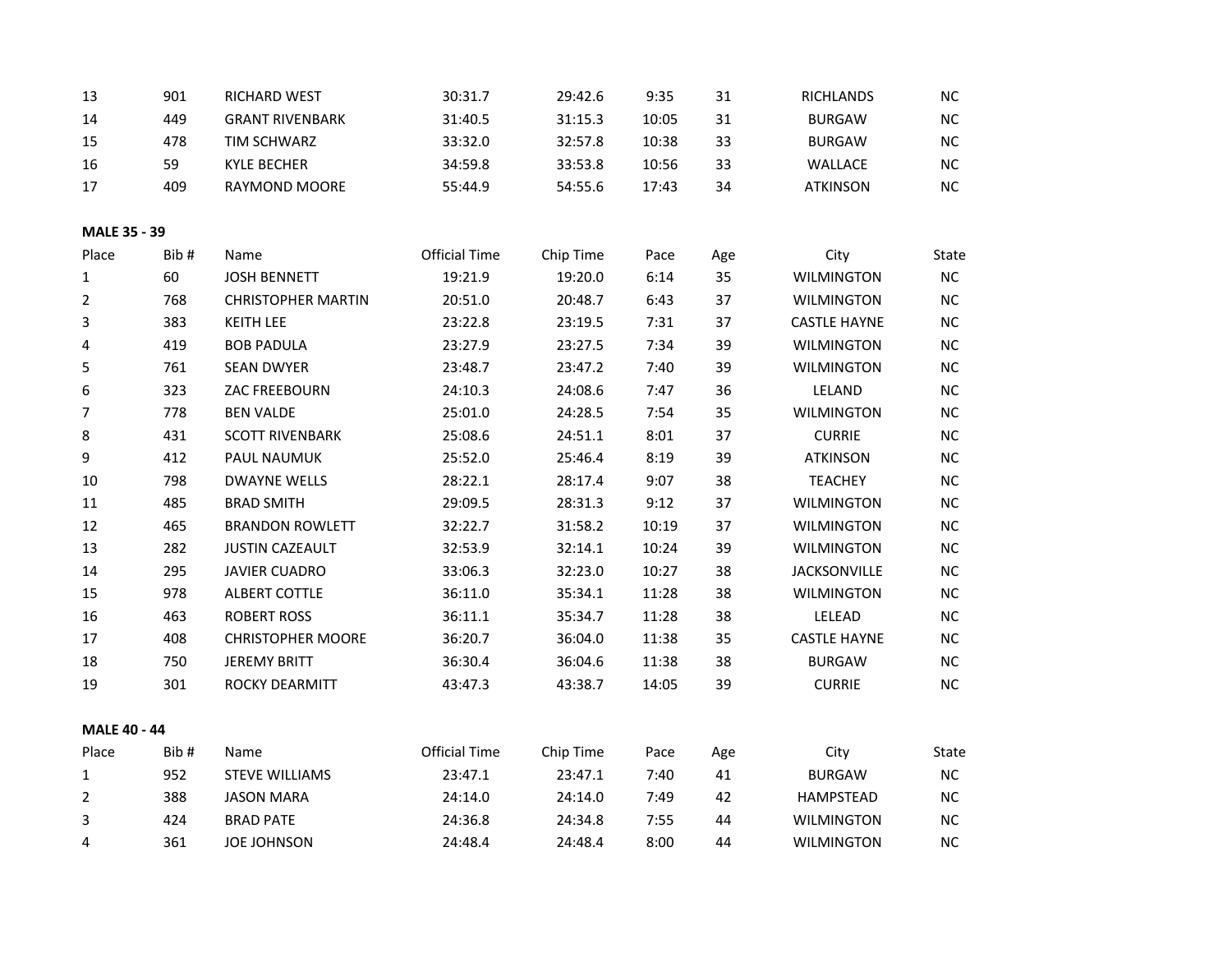| 5                   | 793  | <b>TIMOTHY WELLS</b>    | 25:38.4              | 25:34.5   | 8:15  | 43  | WALLACE             | NC        |
|---------------------|------|-------------------------|----------------------|-----------|-------|-----|---------------------|-----------|
| 6                   | 299  | <b>GRISSON DAVIS</b>    | 26:28.4              | 26:06.7   | 8:25  | 41  | KERNERSVILLE        | NC        |
| $\overline{7}$      | 692  | <b>KEITH TODD</b>       | 28:37.8              | 28:07.6   | 9:04  | 40  | <b>BLADENBORO</b>   | NC        |
| 8                   | 285  | <b>MICHAEL COLLIER</b>  | 28:55.3              | 28:26.3   | 9:10  | 43  | <b>ROCKY POINT</b>  | NC        |
| 9                   | 425  | <b>CHRIS PEARCE</b>     | 29:44.3              | 29:37.3   | 9:33  | 40  | <b>BURGAW</b>       | NC        |
| 10                  | 769  | <b>DAVID LONG</b>       | 30:31.6              | 30:15.6   | 9:45  | 42  | <b>BELVILLE</b>     | $NC$      |
| 11                  | 415  | <b>JERRY NORRIS</b>     | 30:57.6              | 30:35.1   | 9:52  | 43  | <b>WILMINGTON</b>   | NC        |
| 12                  | 367  | <b>AARON KASULIS</b>    | 32:01.8              | 31:36.3   | 10:12 | 41  | LELAND              | NC        |
| 13                  | 112  | <b>JONATHAN BROOKS</b>  | 34:01.6              | 33:32.1   | 10:49 | 40  | KENANSVILLE         | NC        |
| 14                  | 313  | <b>MATTHEW EVANS</b>    | 35:51.3              | 35:03.3   | 11:18 | 41  | <b>CAMP LEJUENE</b> | <b>NC</b> |
| 15                  | 293  | <b>ASHLEY CRIBB</b>     | 43:36.4              | 43:29.5   | 14:02 | 43  | <b>WILMINGTON</b>   | NC        |
| 16                  | 456  | <b>STEVE ROBINSON</b>   | 46:59.2              | 46:43.0   | 15:04 | 42  | <b>WILMINGTON</b>   | NC        |
| <b>MALE 45 - 49</b> |      |                         |                      |           |       |     |                     |           |
| Place               | Bib# | Name                    | <b>Official Time</b> | Chip Time | Pace  | Age | City                | State     |
| $\mathbf{1}$        | 766  | STEVE KOZISCHEK         | 19:30.3              | 19:30.3   | 6:17  | 48  | <b>JACKSONVILLE</b> | NC        |
| 2                   | 687  | MICHAEL THOMPSON        | 20:36.9              | 20:35.0   | 6:38  | 47  | <b>JACKSONVILLE</b> | $NC$      |
| 3                   | 328  | <b>GEORGE GOLDEN</b>    | 22:45.0              | 22:43.0   | 7:20  | 48  | <b>CHARLOTTE</b>    | NC        |
| 4                   | 346  | <b>TONY HOLBROOK</b>    | 29:04.1              | 28:50.2   | 9:18  | 46  | RALEIGH             | NC        |
| 5                   | 781  | <b>SCOTT BURCHETTE</b>  | 31:23.8              | 31:07.0   | 10:02 | 49  | WHITEVILLE          | NC        |
| 6                   | 439  | <b>DAVID POPULUS</b>    | 31:56.6              | 30:56.6   | 9:59  | 46  | <b>BURGAW</b>       | $NC$      |
| 7                   | 394  | <b>DAVID MCLAUGHLIN</b> | 34:28.7              | 34:28.7   | 11:07 | 48  | CREEDMOOR           | NC        |
| 8                   | 481  | <b>CURT SIMPSON</b>     | 34:40.5              | 34:17.6   | 11:04 | 45  | WALLACE             | NC        |
| 9                   | 738  | <b>SAMMY WELLS</b>      | 39:48.1              | 39:07.7   | 12:37 | 48  | <b>ROCKY POINT</b>  | NC        |
| 10                  | 473  | <b>SEAN SALENE</b>      | 53:18.5              | 52:44.8   | 17:01 | 45  | HAMPSTEAD           | NC        |
| <b>MALE 50 - 54</b> |      |                         |                      |           |       |     |                     |           |
| Place               | Bib# | Name                    | <b>Official Time</b> | Chip Time | Pace  | Age | City                | State     |
| 1                   | 754  | <b>TOM LANKFORD</b>     | 19:33.4              | 19:30.7   | 6:17  | 51  | <b>WILMINGTON</b>   | $\sf NC$  |
| $\overline{2}$      | 776  | <b>GARY ARMINI</b>      | 23:01.9              | 22:56.0   | 7:24  | 51  | <b>HIGHPOINT</b>    | NC        |
| 3                   | 795  | <b>ROB WAGNER</b>       | 24:13.9              | 24:03.4   | 7:45  | 51  | HAMPSTEAD           | NC        |
| 4                   | 35   | <b>WAYNE ARAMINI</b>    | 26:02.4              | 25:42.8   | 8:17  | 51  | WALLACE             | <b>NC</b> |
| 5                   | 374  | <b>DAVID KIRBY</b>      | 28:02.7              | 27:49.2   | 8:58  | 51  | SANFORD             | <b>NC</b> |
| 6                   | 747  | <b>SCOTT HULING</b>     | 28:19.5              | 27:44.8   | 8:57  | 53  | <b>ROCKY POINT</b>  | <b>NC</b> |
|                     |      |                         |                      |           |       |     |                     |           |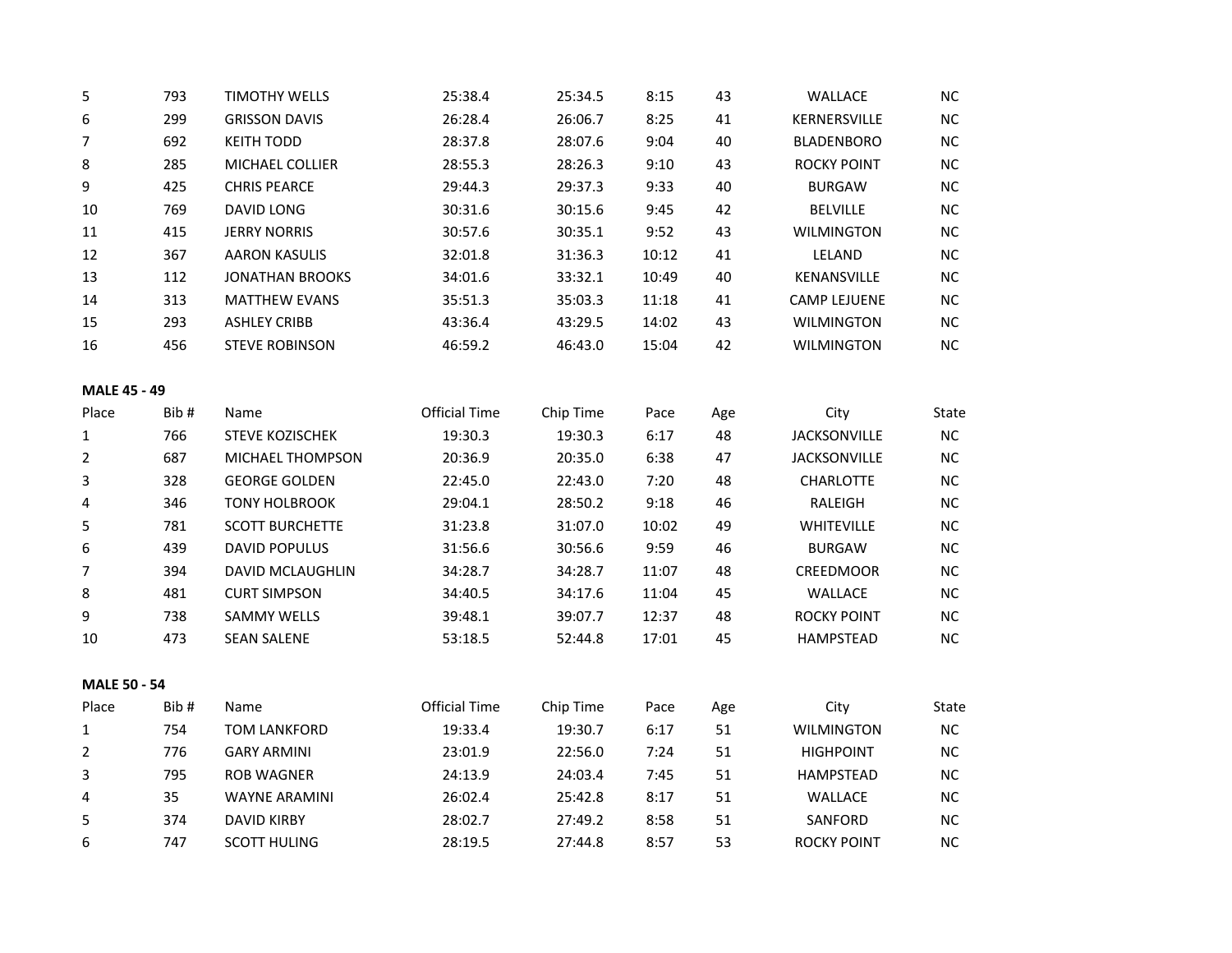| 7                   | 221  | <b>RICK BUSCH</b>       | 28:38.6              | 28:28.3   | 9:11  | 52  | <b>WILMINGTON</b>   | NC    |
|---------------------|------|-------------------------|----------------------|-----------|-------|-----|---------------------|-------|
| 8                   | 498  | PETER SUMMERS           | 29:37.2              | 29:31.4   | 9:31  | 50  | <b>BURGAW</b>       | NC    |
| 9                   | 208  | <b>FLOYD BULLOCK</b>    | 34:52.5              | 34:28.3   | 11:07 | 54  | <b>IVANHOE</b>      | NC    |
| 10                  | 378  | <b>JIM LANCASTER</b>    | 37:42.7              | 36:51.6   | 11:53 | 53  | <b>WILMINGTON</b>   | NC    |
| 11                  | 410  | <b>NATHAN MORTON</b>    | 46:13.6              | 45:39.6   | 14:44 | 52  | <b>BURGAW</b>       | $NC$  |
| 12                  | 617  | <b>JAMES TAYLOR</b>     | 55:12.3              | 54:19.3   | 17:31 | 53  | <b>WILMINGTON</b>   | NC    |
| <b>MALE 55 - 59</b> |      |                         |                      |           |       |     |                     |       |
| Place               | Bib# | Name                    | <b>Official Time</b> | Chip Time | Pace  | Age | City                | State |
| $\mathbf{1}$        | 391  | <b>DAN MAYETTE</b>      | 24:21.2              | 24:15.2   | 7:49  | 58  | <b>GOLDSBORO</b>    | NC    |
| $\overline{2}$      | 427  | <b>DAVID PEARCE</b>     | 25:51.6              | 25:49.1   | 8:20  | 59  | <b>ROCKY POINT</b>  | $NC$  |
| 3                   | 36   | <b>GREGORY ATCHISON</b> | 27:06.0              | 27:00.3   | 8:43  | 59  | <b>CHAPEL HILL</b>  | $NC$  |
| 4                   | 76   | <b>RANDY BITTNER</b>    | 42:37.1              | 42:01.8   | 13:33 | 57  | WALLACE             | $NC$  |
| 5                   | 452  | <b>RED ROBBINS</b>      | 52:24.0              | 51:54.4   | 16:45 | 58  | <b>BURGAW</b>       | NC    |
| 6                   | 566  | <b>JOHN SZUKALA</b>     | 56:41.3              | 55:52.3   | 18:01 | 59  | <b>STELLA</b>       | NC    |
| <b>MALE 60 - 64</b> |      |                         |                      |           |       |     |                     |       |
| Place               | Bib# | Name                    | <b>Official Time</b> | Chip Time | Pace  | Age | City                | State |
| 1                   | 703  | <b>JOHN GRANT</b>       | 25:50.1              | 25:43.3   | 8:18  | 62  |                     | GA    |
| 2                   | 81   | <b>GORDON BLACKWELL</b> | 29:14.3              | 29:00.9   | 9:21  | 60  | <b>CASTLE HAYNE</b> | NC    |
| 3                   | 297  | <b>BILL DAVIDSON</b>    | 32:43.3              | 31:53.4   | 10:17 | 63  | <b>DURHAM</b>       | NC    |
| <b>MALE 65 - 69</b> |      |                         |                      |           |       |     |                     |       |
| Place               | Bib# | Name                    | <b>Official Time</b> | Chip Time | Pace  | Age | City                | State |
| $\mathbf 1$         | 325  | <b>LOUIS GALLI</b>      | 26:08.8              | 26:07.5   | 8:25  | 68  | <b>WILMINGTON</b>   | NC    |
| 2                   | 244  | <b>MARVIN CAMPBELL</b>  | 27:01.4              | 27:01.4   | 8:43  | 69  | FERNANDINA BE       | FL.   |
| 3                   | 315  | <b>STEVEN EVERHART</b>  | 29:15.2              | 29:15.2   | 9:26  | 67  | <b>WILMINGTON</b>   | NC    |
| 4                   | 495  | <b>LAWRENCE STEED</b>   | 37:38.8              | 36:49.5   | 11:53 | 65  |                     |       |
| 5                   | 303  | <b>GREG DION</b>        | 39:46.2              | 39:40.1   | 12:48 | 68  | <b>HAMPSTEAD</b>    | NC    |
|                     |      |                         |                      |           |       | 65  | <b>BURGAW</b>       |       |
| 6                   | 435  | <b>BILL PEEDIN</b>      | 46:16.7              | 46:08.1   | 14:53 |     |                     | NC    |
| 7                   | 937  | WILLIAM WICHMANN        | 47:48.1              | 47:13.5   | 15:14 | 66  | WALLACE             | NC    |
| <b>MALE 70 - 74</b> | Bib# |                         | <b>Official Time</b> |           |       |     |                     |       |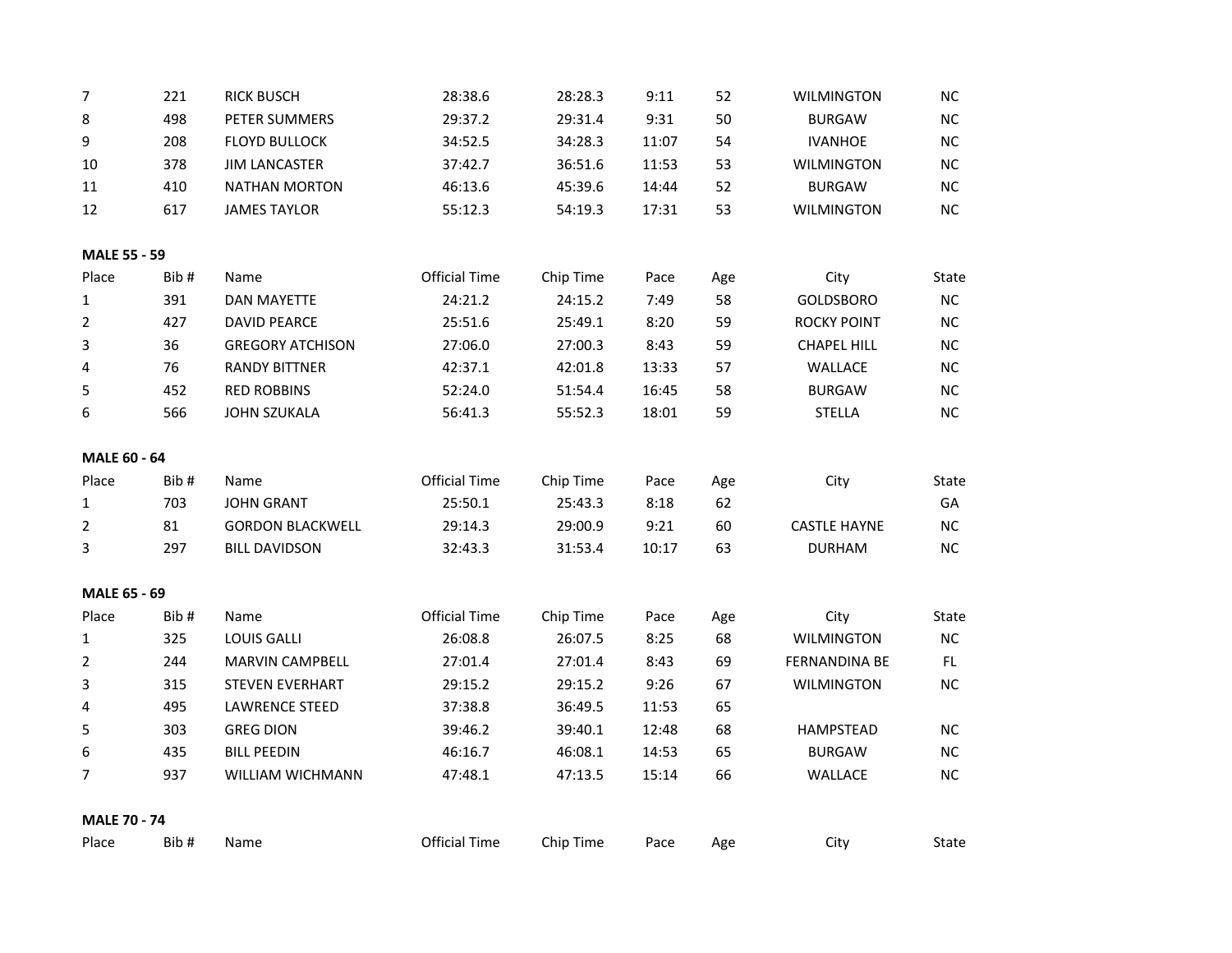| $\mathbf{1}$    | 783  | <b>BOB CUSTER</b>    | 27:20.4              | 27:20.4   | 8:49  | 73  | <b>WINTER HAVEN</b> | NC.       |
|-----------------|------|----------------------|----------------------|-----------|-------|-----|---------------------|-----------|
| $\mathbf{2}$    | 480  | <b>BILL SHOBER</b>   | 39:22.0              | 39:04.7   | 12:36 | 71  | <b>ROCKY POINT</b>  | NC.       |
| <b>MALE 75+</b> |      |                      |                      |           |       |     |                     |           |
| Place           | Bib# | Name                 | <b>Official Time</b> | Chip Time | Pace  | Age | City                | State     |
| $\mathbf{1}$    | 790  | ROSS DOHLEN          | 40:25.9              | 39:54.0   | 12:52 | 80  | <b>EMERALD ISLE</b> | NC.       |
| $\overline{2}$  | 306  | ROBERT DOLEMAN       | 51:13.0              | 50:41.3   | 16:21 | 79  | <b>WILMINGTON</b>   | <b>NC</b> |
| 3               | 711  | <b>DAVID LUQUIRE</b> | 58:22.1              | 57:27.2   | 18:32 | 87  | <b>BURGAW</b>       | NC.       |
|                 |      |                      |                      |           |       |     |                     |           |

## **FEMALE 14 & UNDER**

| Place | Bib# | Name                      | Official Time | Chip Time | Pace  | Age | City                | State     |
|-------|------|---------------------------|---------------|-----------|-------|-----|---------------------|-----------|
| 1     | 418  | ANNA GRACE PADULA         | 24:13.0       | 24:13.0   | 7:49  | 13  | <b>WILMINGTON</b>   | <b>NC</b> |
| 2     | 757  | <b>HANNAH PARHAM</b>      | 25:21.7       | 25:17.4   | 8:09  | 14  | <b>JACKSONVILLE</b> | $NC$      |
| 3     | 794  | <b>EVELYN GOSNELL</b>     | 26:59.0       | 26:55.2   | 8:41  | 9   | <b>RICHLANDS</b>    | <b>NC</b> |
| 4     | 423  | <b>SADIE PARRISH</b>      | 27:32.7       | 27:18.0   | 8:48  | 14  | WILLARD             | <b>NC</b> |
| 5     | 756  | <b>ABIGAIL VOLZ</b>       | 29:39.4       | 29:35.4   | 9:33  | 13  | <b>JACKSONVILLE</b> | <b>NC</b> |
| 6     | 351  | <b>VICTORIA HOUNSHEL</b>  | 32:21.9       | 31:56.7   | 10:18 | 11  | <b>BURGAW</b>       | NC        |
| 7     | 324  | <b>LYDIA FURMAN</b>       | 32:26.6       | 32:09.1   | 10:22 | 12  | <b>ATKINSON</b>     | NC.       |
| 8     | 762  | <b>GRACYN DWYER</b>       | 33:43.9       | 33:41.6   | 10:52 | 11  | <b>WILMINGTON</b>   | <b>NC</b> |
| 9     | 763  | <b>JOYLYN NEWLIN</b>      | 33:49.4       | 33:46.8   | 10:54 | 13  | <b>WILMINGTON</b>   | <b>NC</b> |
| 10    | 800  | <b>JAMIE KARASZEWSKI</b>  | 37:16.4       | 36:59.4   | 11:56 | 12  | <b>HOLLY RIDGE</b>  | NC        |
| 11    | 438  | <b>LIBBY PLASKY</b>       | 38:18.7       | 37:51.6   | 12:13 | 9   | <b>WILMINGTON</b>   | NC        |
| 12    | 220  | <b>KINSEY BUSCH</b>       | 38:35.4       | 38:26.2   | 12:24 | 14  | <b>WILMINGTON</b>   | NC        |
| 13    | 925  | <b>MADALYN WHITE</b>      | 38:51.0       | 38:51.0   | 12:32 | 11  | <b>CURRIE</b>       | <b>NC</b> |
| 14    | 716  | <b>PAIS HAUG</b>          | 42:14.8       | 41:47.5   | 13:29 | 9   | <b>BURGAW</b>       | <b>NC</b> |
| 15    | 965  | <b>KATELYN BATSON</b>     | 42:45.6       | 42:02.6   | 13:34 | 9   | <b>BURGAW</b>       | <b>NC</b> |
| 16    | 93   | <b>BELLA BROOKS</b>       | 43:54.2       | 43:26.9   | 14:01 | 9   | <b>KENANSVILLE</b>  | <b>NC</b> |
| 17    | 731  | <b>DUSTIE WALKER</b>      | 45:07.6       | 44:25.3   | 14:20 | 8   | <b>BURGAW</b>       | NC        |
| 18    | 744  | <b>KARSON ALLEN</b>       | 53:02.4       | 52:08.0   | 16:49 | 13  | <b>ATKINSON</b>     | <b>NC</b> |
| 19    | 743  | <b>JOSIE MARTIN</b>       | 53:02.4       | 52:08.3   | 16:49 | 14  |                     | <b>NC</b> |
| 20    | 471  | <b>KATIE SALENE</b>       | 53:07.6       | 52:33.9   | 16:57 | 10  | <b>HAMPSTEAD</b>    | <b>NC</b> |
| 21    | 454  | <b>MOLLY BETH ROBERTS</b> | 54:15.7       | 53:34.3   | 17:17 | 13  | <b>WALLACE</b>      | <b>NC</b> |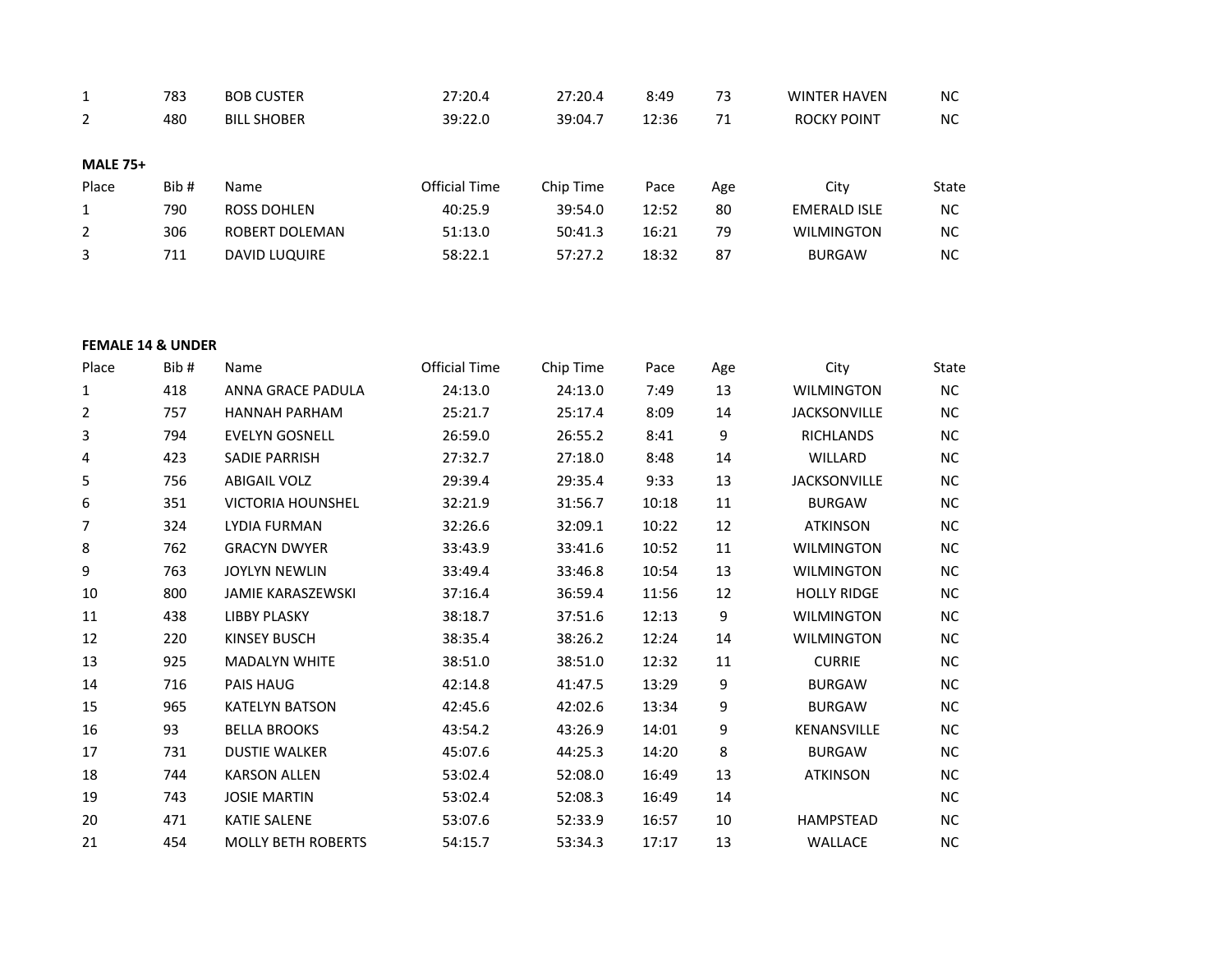| <b>FEMALE 15 - 19</b> |      |                         |                      |           |       |     |                     |           |
|-----------------------|------|-------------------------|----------------------|-----------|-------|-----|---------------------|-----------|
| Place                 | Bib# | Name                    | <b>Official Time</b> | Chip Time | Pace  | Age | City                | State     |
| $\mathbf{1}$          | 344  | LEIGH HESSE             | 25:17.7              | 24:56.7   | 8:03  | 18  | <b>BURGAW</b>       | NC        |
| 2                     | 975  | <b>ABIGAIL LEWIS</b>    | 26:57.2              | 26:33.6   | 8:34  | 17  | WALLACE             | NC        |
| 3                     | 964  | <b>SARAH FLORES</b>     | 31:00.2              | 30:21.7   | 9:47  | 16  | <b>MAGNOLIA</b>     | <b>NC</b> |
| 4                     | 488  | <b>MORGAN SNEEDEN</b>   | 33:22.7              | 33:07.4   | 10:41 | 15  | <b>WILMINGTON</b>   | NC        |
| 5                     | 339  | <b>LAUREN HATCHER</b>   | 42:29.8              | 41:43.2   | 13:27 | 18  | <b>WILMINGTON</b>   | NC        |
| 6                     | 360  | <b>GABBY JOHNSON</b>    | 42:31.8              | 42:10.4   | 13:36 | 16  | <b>WILMINGTON</b>   | $NC$      |
| $\overline{7}$        | 280  | SARAH CASEY-SUMMERS     | 45:33.2              | 45:21.6   | 14:38 | 16  | <b>BURGAW</b>       | NC        |
| <b>FEMALE 20 -24</b>  |      |                         |                      |           |       |     |                     |           |
| Place                 | Bib# | Name                    | <b>Official Time</b> | Chip Time | Pace  | Age | City                | State     |
| $\mathbf{1}$          | 403  | <b>JORDAN MITCHENER</b> | 26:42.6              | 26:34.2   | 8:34  | 24  | <b>BURGAW</b>       | NC        |
| $\overline{2}$        | 720  | <b>MORGAN MILLER</b>    | 28:23.1              | 27:43.7   | 8:56  | 22  | <b>ROCKY POINT</b>  | NC        |
| 3                     | 715  | <b>ALEXANDRA FALLIN</b> | 28:23.2              | 27:44.3   | 8:57  | 21  | ROCKY POINT         | NC        |
| 4                     | 714  | <b>VICTORIA FALLIN</b>  | 31:52.3              | 31:13.5   | 10:04 | 23  | <b>ROCKY POINT</b>  | <b>NC</b> |
| 5                     | 736  | <b>KENZIE WELLS</b>     | 33:13.0              | 32:33.4   | 10:30 | 21  | <b>ROCKY POINT</b>  | NC        |
| 6                     | 694  | <b>NAOMI TUCCI</b>      | 33:41.9              | 33:31.3   | 10:49 | 24  | <b>WILMINGTON</b>   | NC        |
| $\overline{7}$        | 51   | <b>BRITTNEY BARNES</b>  | 39:23.0              | 38:50.9   | 12:32 | 23  | <b>NEWTON GROVE</b> | NC        |
| 8                     | 55   | VICTORIA BAUCOM         | 45:07.1              | 44:24.9   | 14:19 | 23  | WILLARD             | <b>NC</b> |
| 9                     | 338  | <b>MONET HARDISON</b>   | 47:01.2              | 46:38.3   | 15:03 | 24  | KENANSVILLE         | NC        |
| 10                    | 746  | <b>CAROLINE BOESE</b>   | 58:22.0              | 57:27.1   | 18:32 | 23  | <b>BURGAW</b>       | <b>NC</b> |
| <b>FEMALE 25 - 29</b> |      |                         |                      |           |       |     |                     |           |
| Place                 | Bib# | Name                    | <b>Official Time</b> | Chip Time | Pace  | Age | City                | State     |
| $\mathbf 1$           | 724  | SHONA PASCOE            | 24:49.0              | 24:45.3   | 7:59  | 29  | <b>WILMINGTON</b>   | $NC$      |
| 2                     | 767  | KIM WINSTEAD            | 28:06.2              | 28:01.3   | 9:02  | 29  | <b>WILMINGTON</b>   | <b>NC</b> |
| 3                     | 774  | <b>RENEE HARPER</b>     | 28:10.0              | 28:06.4   | 9:04  | 27  | <b>FLETON</b>       | PA        |
| 4                     | 32   | <b>LAUREN ANGWIN</b>    | 30:08.2              | 29:37.0   | 9:33  | 28  | <b>WILMINGTON</b>   | <b>NC</b> |
| 5                     | 963  | PATRICIA SANCHEZ        | 30:28.2              | 29:49.2   | 9:37  | 26  | <b>MAGNOLIA</b>     | NC        |
| 6                     | 466  | <b>EVE ROWSHANAEE</b>   | 30:47.3              | 30:28.5   | 9:50  | 25  | SMITHFIELD          | <b>NC</b> |
| $\overline{7}$        | 719  | <b>VICTORIA MCNALLY</b> | 31:44.3              | 31:06.6   | 10:02 | 26  | <b>ROCKY POINT</b>  | NC        |
| 8                     | 448  | ANGELA RIVENBARK        | 32:12.0              | 31:46.8   | 10:15 | 29  | <b>BURGAW</b>       | NC        |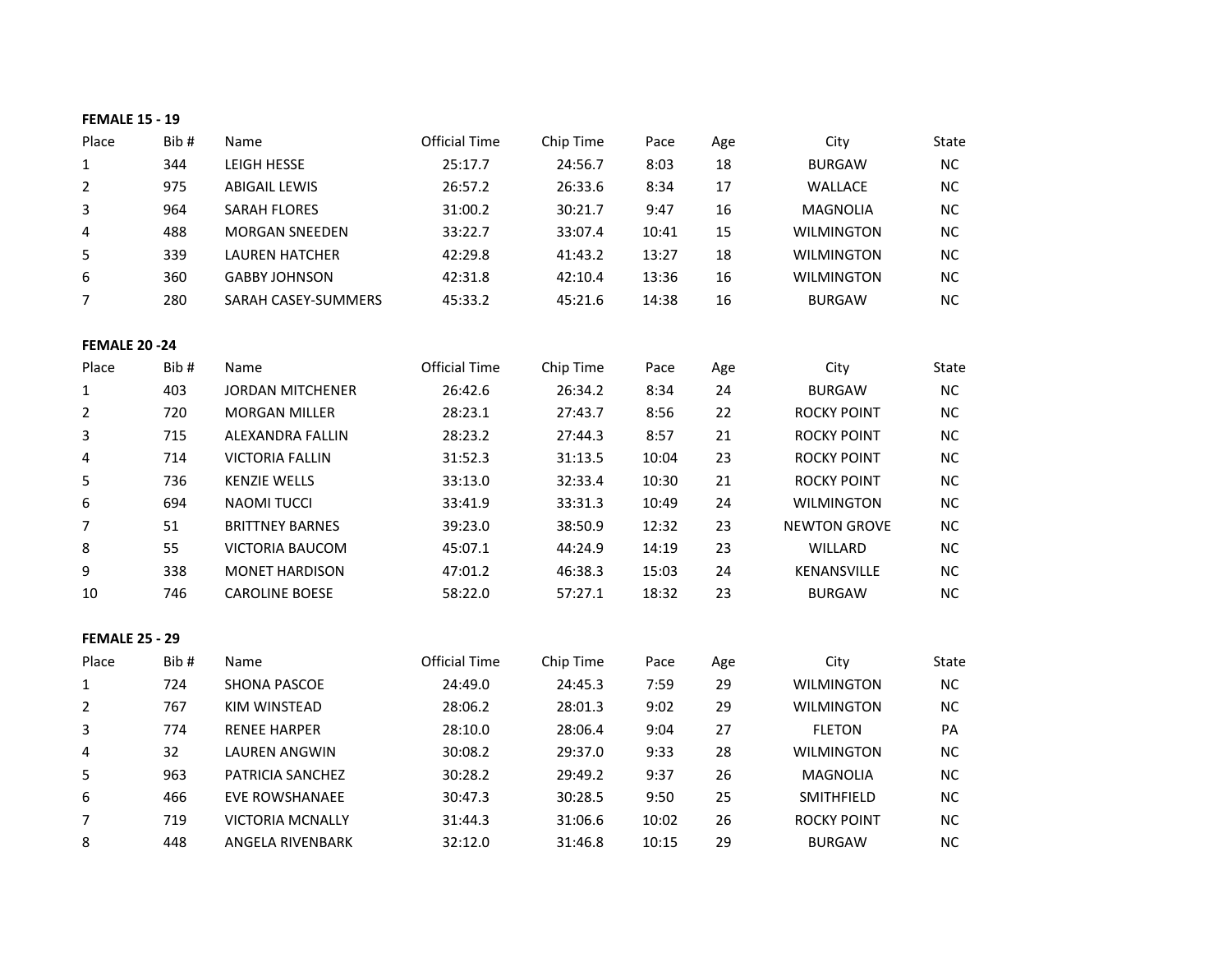| 9                     | 442  | <b>KATE RANGEL</b>         | 33:08.3              | 32:39.3   | 10:32 | 29  | <b>STAFFORD</b>           | VA        |
|-----------------------|------|----------------------------|----------------------|-----------|-------|-----|---------------------------|-----------|
| 10                    | 322  | <b>TABITHA FOWLER</b>      | 33:22.5              | 32:45.7   | 10:34 | 28  | <b>WILMINGTON</b>         | NC        |
| 11                    | 799  | MELISSA DEAL               | 34:21.0              | 33:56.3   | 10:57 | 29  | <b>WILMINGTON</b>         | NC        |
| 12                    | 304  | NICCOYA DOBSON             | 34:25.6              | 34:08.6   | 11:01 | 28  | <b>MAGNOLIA</b>           | <b>NC</b> |
| 13                    | 961  | <b>STEPHANIE YOUNG</b>     | 35:03.2              | 34:45.7   | 11:13 | 27  | <b>CURRIE</b>             | <b>NC</b> |
| 14                    | 389  | <b>ALICIA MARTINEZ</b>     | 35:47.8              | 34:47.8   | 11:13 | 27  | <b>MAGNOLIA</b>           | <b>NC</b> |
| 15                    | 312  | <b>MARILYN EVANS</b>       | 37:55.5              | 37:00.9   | 11:56 | 28  | <b>CAMP LEJUENE</b>       | NC        |
| 16                    | 693  | SAMANTHA TRETO             | 39:11.6              | 38:39.7   | 12:28 | 25  | WILLARD                   | $NC$      |
| 17                    | 318  | <b>ASHLEY FONTANA</b>      | 42:49.0              | 42:05.7   | 13:35 | 28  | <b>ROCKY POINT</b>        | <b>NC</b> |
| 18                    | 343  | <b>TEKEYLA HERRING</b>     | 45:28.2              | 44:34.0   | 14:23 | 29  | <b>HARRELLS</b>           | $NC$      |
| 19                    | 78   | <b>BRITTANY BLACKBURN</b>  | 50:17.5              | 49:22.6   | 15:55 | 26  | <b>HARRELLS</b>           | $NC$      |
| 20                    | 402  | AMANDA MITCHELL            | 57:11.6              | 56:24.3   | 18:12 | 29  | <b>CASTLE HAYNE</b>       | NC        |
| 21                    | 953  | LINDSAY WILLIAMSON         | 58:19.7              | 57:21.6   | 18:30 | 29  | <b>ADVANCE</b>            | NC        |
|                       |      |                            |                      |           |       |     |                           |           |
| <b>FEMALE 30 - 34</b> |      |                            |                      |           |       |     |                           |           |
| Place                 | Bib# | Name                       | <b>Official Time</b> | Chip Time | Pace  | Age | City                      | State     |
| $\mathbf 1$           | 148  | <b>KELLY BROWN</b>         | 21:39.5              | 21:39.5   | 6:59  | 30  | <b>RICHLANDS</b>          | NC        |
| 2                     | 321  | <b>KRISTEN FOWLER</b>      | 23:37.6              | 23:30.3   | 7:35  | 32  | <b>TEACHEY</b>            | <b>NC</b> |
| 3                     | 405  | <b>ELIZABETH MONROE</b>    | 26:00.4              | 25:57.4   | 8:22  | 32  | <b>WRIGHTSVILLE BEACH</b> | <b>NC</b> |
| 4                     | 492  | <b>ASHLEY STADY</b>        | 27:21.2              | 26:58.9   | 8:42  | 30  | <b>WILMINGTON</b>         | NC        |
| 5                     | 740  | <b>JAKESHA HERRING</b>     | 27:51.2              | 27:32.6   | 8:53  | 33  | <b>HARRELLS</b>           | NC        |
| 6                     | 347  | <b>JENNIFER HOLLAND</b>    | 27:53.9              | 27:40.1   | 8:55  | 34  | <b>WILMINGTON</b>         | NC        |
| 7                     | 159  | <b>RENEE BROWN</b>         | 28:28.6              | 28:24.0   | 9:10  | 32  | <b>BURGAW</b>             | <b>NC</b> |
| 8                     | 496  | <b>ERMILIA STOOPS</b>      | 29:49.8              | 29:49.8   | 9:37  | 33  | HAMPSTEAD                 | <b>NC</b> |
| 9                     | 772  | SARAH HAZLETT              | 30:41.5              | 30:29.5   | 9:50  | 33  | GARLAND                   | $NC$      |
| $10\,$                | 802  | <b>CRYSTAL MCDANIEL</b>    | 31:52.4              | 31:14.7   | 10:05 | 30  | <b>WILMINGTON</b>         | <b>NC</b> |
| 11                    | 708  | <b>SHANNON LANNING</b>     | 32:03.2              | 31:17.7   | 10:05 | 32  | WILLARD                   | <b>NC</b> |
| 12                    | 298  | <b>CHANDI DAVIDSON</b>     | 32:43.0              | 32:43.0   | 10:33 | 31  | <b>BURGAW</b>             | NC        |
| 13                    | 458  | <b>WANDY RODRIGUEZ</b>     | 33:15.7              | 33:12.0   | 10:43 | 31  | RICHLANDS                 | <b>NC</b> |
| 14                    | 706  | <b>SHERRY SANDERSON</b>    | 34:05.7              | 33:54.6   | 10:56 | 33  | <b>BURGAW</b>             | $NC$      |
| 15                    | 57   | <b>BRITANI BECHER</b>      | 34:59.9              | 33:54.4   | 10:56 | 30  | WALLACE                   | NC        |
| 16                    | 381  | <b>CRYSTAL LANIER</b>      | 35:38.2              | 35:18.7   | 11:23 | 33  | BEULAVILLE                | NC        |
| 17                    | 377  | <b>GABI LAMONTE WOOTEN</b> | 35:49.8              | 35:08.2   | 11:20 | 32  | <b>CAROLINA BEACH</b>     | NC.       |
| 18                    | 369  | <b>KIM KEATON</b>          | 37:06.5              | 36:38.2   | 11:49 | 32  | <b>PIKETON</b>            | OН        |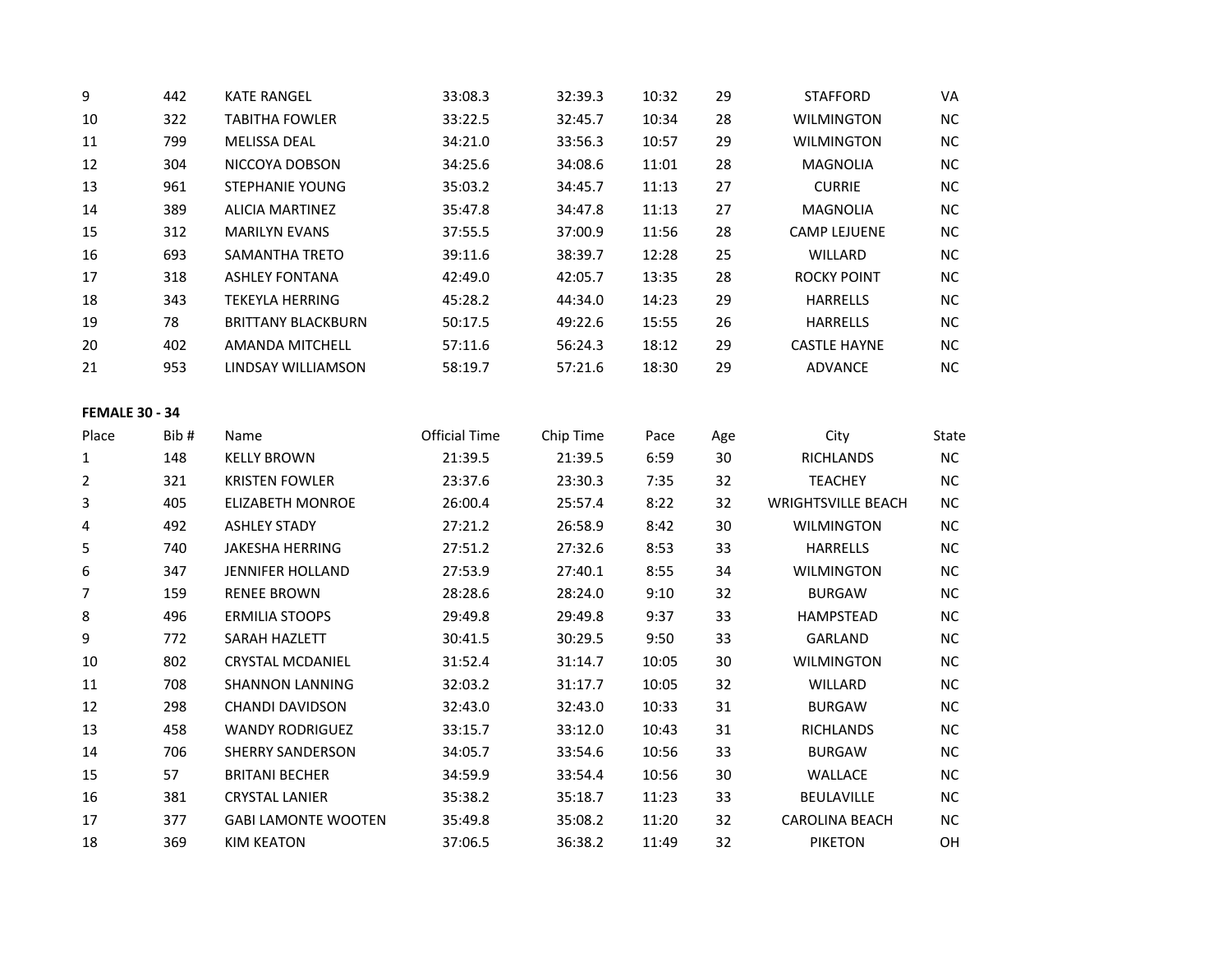| 19                    | 779  | <b>MORGAN HEATH</b>       | 37:11.0              | 36:28.3   | 11:46 | 33  | <b>WILMINGTON</b>   | $NC$      |
|-----------------------|------|---------------------------|----------------------|-----------|-------|-----|---------------------|-----------|
| 20                    | 477  | AMANDA SCHWARZ            | 38:03.8              | 37:33.1   | 12:07 | 34  | <b>BURGAW</b>       | $NC$      |
| 21                    | 786  | <b>MARION STRELKE</b>     | 38:52.4              | 38:31.0   | 12:25 | 33  | <b>BEULAVILLE</b>   | NC        |
| 22                    | 261  | <b>ALISON CARR</b>        | 39:20.3              | 38:47.5   | 12:31 | 33  | <b>CLINTON</b>      | $NC$      |
| 23                    | 955  | <b>ANNIE WOODRUFF</b>     | 39:54.4              | 39:18.9   | 12:41 | 32  | PINEHURST           | NC        |
| 24                    | 698  | <b>JENNIFER VINCENT</b>   | 42:55.9              | 42:10.9   | 13:36 | 30  | <b>JACKSONVILLE</b> | NC        |
| 25                    | 144  | ERIN DEE BROWN            | 44:41.1              | 43:53.3   | 14:09 | 34  | <b>TEACHEY</b>      | $NC$      |
| 26                    | 257  | <b>CHERYL CANNON</b>      | 49:06.4              | 48:17.3   | 15:35 | 30  | <b>RICHLANDS</b>    | NC        |
| 27                    | 56   | <b>CAROLYN BEATTY</b>     | 50:18.2              | 49:23.6   | 15:56 | 30  | <b>HARRELLS</b>     | $NC$      |
| 28                    | 915  | <b>TERESA WEST</b>        | 50:56.6              | 50:06.9   | 16:10 | 31  | <b>RICHLANDS</b>    | $NC$      |
| 29                    | 735  | <b>SHANNON THOMPSON</b>   | 55:47.3              | 54:44.2   | 17:39 | 34  | <b>BURGAW</b>       | NC        |
| <b>FEMALE 35 - 39</b> |      |                           |                      |           |       |     |                     |           |
| Place                 | Bib# | Name                      | <b>Official Time</b> | Chip Time | Pace  | Age | City                | State     |
| 1                     | 760  | <b>ANITA DWYER</b>        | 24:17.2              | 24:17.2   | 7:50  | 38  | <b>WILMINGTON</b>   | NC        |
| $\overline{2}$        | 775  | <b>ASHLEY FRANK</b>       | 25:10.6              | 25:10.6   | 8:07  | 38  | WILMINGTON          | NC        |
| 3                     | 48   | <b>CHERYL BALUSEK</b>     | 26:18.2              | 26:11.7   | 8:27  | 38  | HAMPSTEAD           | $NC$      |
| 4                     | 331  | KANESHA GRANT             | 26:52.8              | 26:45.5   | 8:38  | 38  | <b>BURGAW</b>       | NC        |
| 5                     | 210  | <b>MARY BURGY</b>         | 27:57.3              | 27:54.0   | 9:00  | 36  | <b>SNEADS FERRY</b> | $NC$      |
| 6                     | 61   | <b>LINDA BENNETT</b>      | 29:05.0              | 28:46.7   | 9:17  | 37  | <b>WILMINGTON</b>   | NC        |
| 7                     | 385  | LAURA LEONARD             | 29:44.1              | 29:26.1   | 9:30  | 38  | <b>CLAYTON</b>      | $NC$      |
| 8                     | 443  | LISA RECCHIA              | 30:05.7              | 29:53.5   | 9:38  | 37  | <b>WILMINGTON</b>   | NC        |
| 9                     | 382  | <b>JULIE LEE</b>          | 30:32.9              | 30:29.9   | 9:50  | 37  | <b>CASTLE HAYNE</b> | NC        |
| 10                    | 283  | <b>JANUARY CHADWICK</b>   | 30:44.2              | 29:58.0   | 9:40  | 38  | <b>BURGAW</b>       | $NC$      |
| $11\,$                | 957  | <b>WENDY WOOTEN</b>       | 31:32.8              | 31:14.8   | 10:05 | 38  | RALEIGH             | NC        |
| 12                    | 803  | <b>MENDY BIANCO</b>       | 32:04.9              | 31:50.4   | 10:16 | 37  | <b>BURGAW</b>       | $NC$      |
| 13                    | 441  | <b>APRIL RAMSEY</b>       | 32:06.0              | 31:51.3   | 10:16 | 38  | <b>BURGAW</b>       | NC        |
| 14                    | 294  | <b>ALIETTE CUADRO</b>     | 33:06.5              | 32:22.5   | 10:26 | 37  | <b>JACKSONVILLE</b> | NC        |
| 15                    | 395  | <b>JESSICA MCLAUGHLIN</b> | 34:29.3              | 33:53.8   | 10:56 | 39  | CREEDMOOR           | $NC$      |
| 16                    | 288  | <b>ANGIE CONN</b>         | 35:40.0              | 35:20.5   | 11:24 | 36  | <b>BEAUFORT</b>     | SC        |
| 17                    | 494  | <b>KELLY STADY</b>        | 37:04.6              | 36:27.8   | 11:45 | 36  | LELAND              | $NC$      |
| 18                    | 784  | MICHELLE SMITH            | 37:38.5              | 37:18.7   | 12:02 | 39  | <b>JACKSONVILLE</b> | NC        |
| 19                    | 785  | <b>KELLEY SIBOUN</b>      | 37:38.7              | 37:22.9   | 12:03 | 38  | <b>RICHLANDS</b>    | <b>NC</b> |
| 20                    | 290  | <b>VERA COOMBS</b>        | 38:12.2              | 37:49.4   | 12:12 | 37  | <b>WALLACE</b>      | NC        |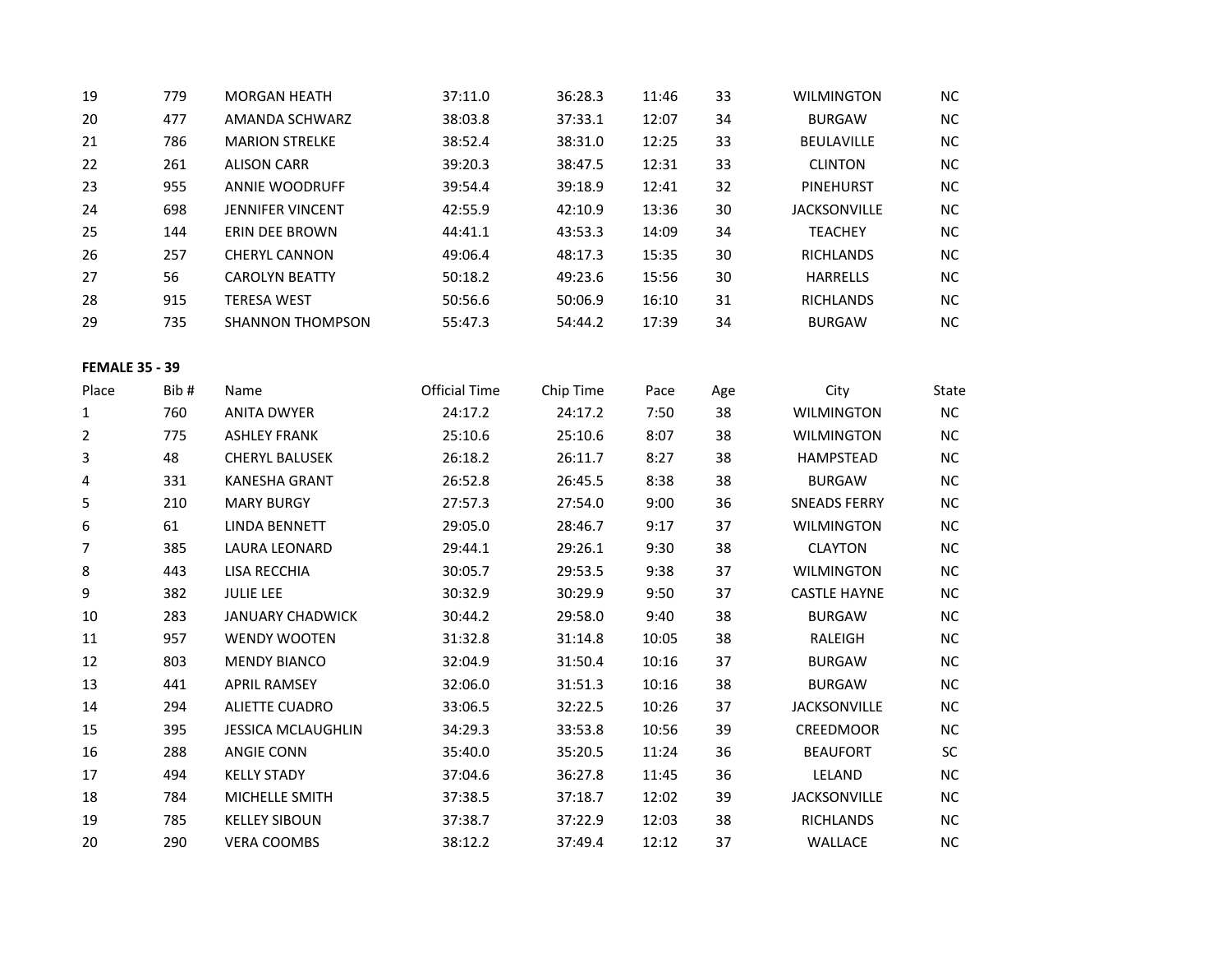| 21 | 487 | ROBERTA SMYLA           | 39:13.2   | 38:42.3   | 12:29 | 35 | OAK ISLAND          | NC.       |
|----|-----|-------------------------|-----------|-----------|-------|----|---------------------|-----------|
| 22 | 296 | AMANDA DANIELSON        | 40:00.2   | 39:24.6   | 12:43 | 35 | <b>WATERFORD</b>    | <b>NY</b> |
| 23 | 801 | <b>CAT SAULY</b>        | 40:26.8   | 39:55.2   | 12:53 | 35 | <b>WILMINGTON</b>   | NC.       |
| 24 | 782 | <b>KELLY YOUNG</b>      | 43:05.7   | 42:48.5   | 13:48 | 38 | <b>WHITEVILLE</b>   | <b>NC</b> |
| 25 | 701 | AMANDA BURDICK          | 43:19.4   | 42:32.2   | 13:43 | 36 | <b>BURGAW</b>       | NC.       |
| 26 | 139 | <b>TARYN BROOKS</b>     | 45:03.7   | 44:35.7   | 14:23 | 35 | <b>KENANSVILLE</b>  | NC.       |
| 27 | 483 | JENNIFER SINGLETON      | 47:19.7   | 46:26.7   | 14:59 | 36 | <b>BURGAW</b>       | NC.       |
| 28 | 399 | ERIN MILLER             | 49:05.1   | 48:13.5   | 15:33 | 39 | <b>SOUTHPORT</b>    | NC.       |
| 29 | 287 | <b>CARRIE COLON</b>     | 49:06.2   | 48:16.1   | 15:34 | 35 | <b>RICHLANDS</b>    | <b>NC</b> |
| 30 | 371 | YOLANDA KEITH           | 49:16.1   | 48:48.4   | 15:45 | 38 | <b>DURHAM</b>       | NC.       |
| 31 | 475 | <b>MEGHANN SCHUMANN</b> | 50:33.8   | 49:45.7   | 16:03 | 36 | <b>RICHLANDS</b>    | NC.       |
| 32 | 235 | LISA CAMPBELL           | 51:29.7   | 50:28.0   | 16:17 | 36 | <b>CURRIE</b>       | NC        |
| 33 | 433 | <b>TERRI PEARCE</b>     | 53:32.3   | 53:24.7   | 17:14 | 39 | <b>CURRIE</b>       | NC.       |
| 34 | 745 | <b>SONYA ALLEN</b>      | 58:22.6   | 57:27.6   | 18:32 | 35 | <b>ATKINSON</b>     | <b>NC</b> |
| 35 | 839 | TAMIKA WALKER-SAMON     | 1:07:42.9 | 1:06:59.0 | 21:36 | 39 | <b>MYRTLE BEACH</b> | SC        |
|    |     |                         |           |           |       |    |                     |           |

| Place          | Bib # | Name                   | <b>Official Time</b> | Chip Time | Pace  | Age | City                | <b>State</b> |
|----------------|-------|------------------------|----------------------|-----------|-------|-----|---------------------|--------------|
| 1              | 974   | <b>LAURA MAREADY</b>   | 26:35.9              | 26:33.0   | 8:34  | 44  | <b>BEULAVILLE</b>   | NC.          |
| $\overline{2}$ | 434   | <b>ROXANNE PEARSON</b> | 27:21.9              | 27:21.9   | 8:49  | 41  | <b>WILMINGTON</b>   | NC.          |
| 3              | 300   | <b>KELLY DAVIS</b>     | 28:25.3              | 28:03.4   | 9:03  | 40  | KERNERSVILLE        | NC.          |
| 4              | 393   | <b>LORI MCKOY</b>      | 28:50.2              | 28:28.5   | 9:11  | 42  | <b>BURGAW</b>       | NC.          |
| 5              | 216   | <b>ANDREA BUSCH</b>    | 29:30.2              | 29:21.3   | 9:28  | 44  | <b>WILMINGTON</b>   | NC.          |
| 6              | 417   | <b>MELISSA OLSON</b>   | 29:41.6              | 29:31.1   | 9:31  | 42  | <b>WATHA</b>        | NC.          |
| 7              | 717   | <b>SUSAN HAUG</b>      | 29:52.6              | 28:55.7   | 9:20  | 44  | <b>BURGAW</b>       | NC.          |
| 8              | 411   | <b>KELLY MOULTON</b>   | 31:41.0              | 31:04.3   | 10:01 | 41  | <b>ROCKY POINT</b>  | NC.          |
| 9              | 686   | <b>DANIELLE THOMAS</b> | 31:56.5              | 31:28.0   | 10:09 | 40  | <b>WILMINGTON</b>   | NC.          |
| 10             | 31    | <b>MANDY ALLEN</b>     | 32:05.0              | 31:51.6   | 10:16 | 40  | <b>BURGAW</b>       | NC.          |
| 11             | 335   | ANGIE GURGANUS         | 32:11.4              | 31:45.0   | 10:15 | 42  | <b>WALLACE</b>      | NC.          |
| 12             | 758   | KIMBERLY VOLZ          | 32:35.9              | 32:31.5   | 10:29 | 43  | <b>JACKSONVILLE</b> | NC.          |
| 13             | 474   | ANGELA SAWYER          | 33:23.1              | 33:23.1   | 10:46 | 43  | <b>WILMINGTON</b>   | NC.          |
| 14             | 364   | <b>TERRI JOHNSON</b>   | 33:37.5              | 33:09.5   | 10:42 | 41  | LELAND              | NC.          |
| 15             | 416   | <b>WENDY NORRIS</b>    | 33:40.3              | 33:40.3   | 10:52 | 41  | <b>WILMINGTON</b>   | NC.          |
| 16             | 941   | <b>DEANA WILLIAMS</b>  | 33:40.5              | 33:28.5   | 10:48 | 40  | <b>BURGAW</b>       | NC.          |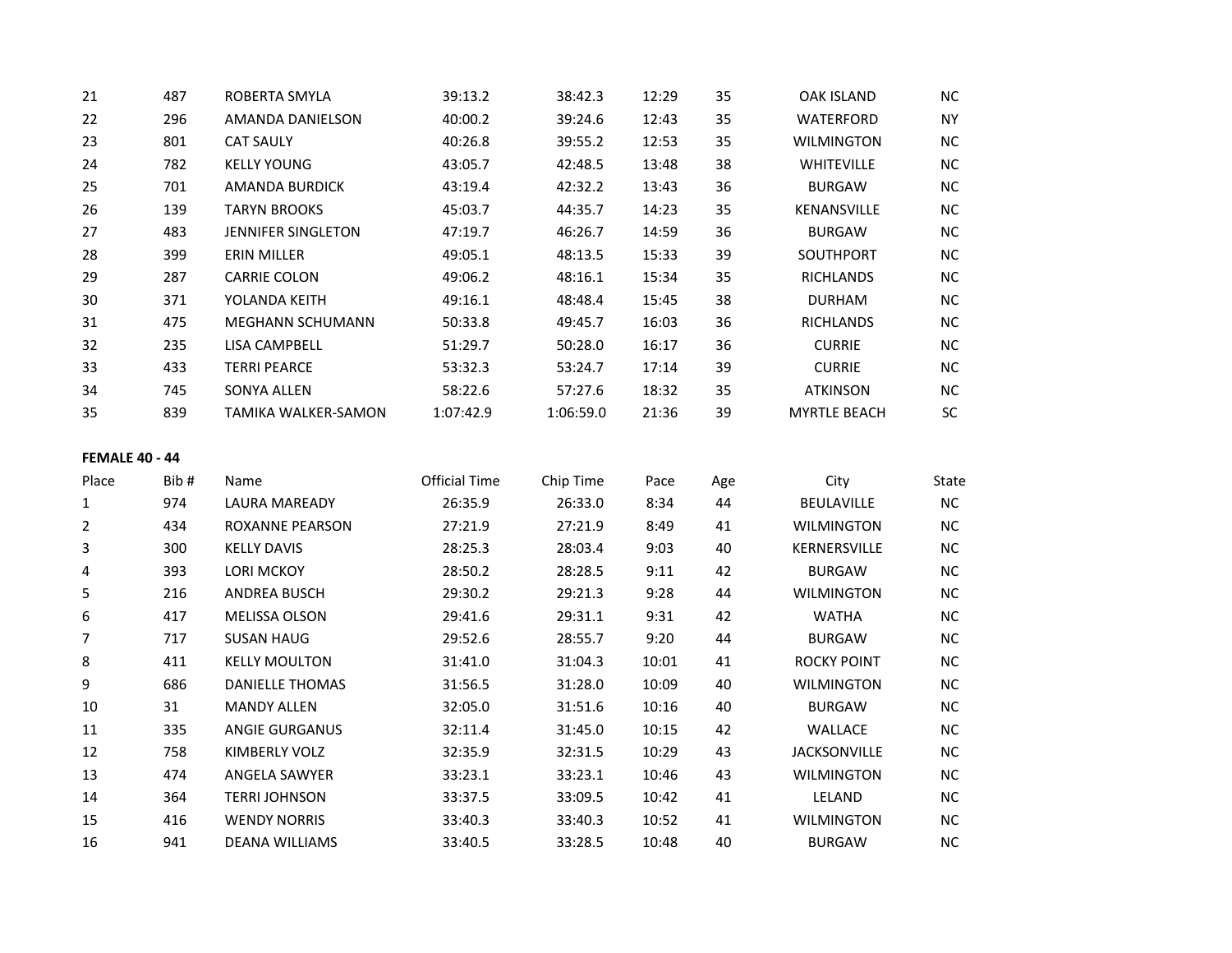| 17                    | 291  | MELISSA COWAN             | 33:48.8              | 33:39.1   | 10:51 | 43  | <b>WILMINGTON</b>     | NC        |
|-----------------------|------|---------------------------|----------------------|-----------|-------|-----|-----------------------|-----------|
| 18                    | 336  | <b>JENNIFER HANSEN</b>    | 34:23.4              | 33:54.1   | 10:56 | 44  | <b>BURGAW</b>         | NC        |
| 19                    | 690  | <b>TAMMY THORNTON</b>     | 34:52.6              | 34:46.6   | 11:13 | 42  | <b>CLINTON</b>        | NC        |
| 20                    | 284  | ANGELA COLLIER            | 35:07.1              | 35:07.1   | 11:20 | 43  | <b>ROCKY POINT</b>    | <b>NC</b> |
| 21                    | 780  | <b>REBECCA SITTON</b>     | 35:19.2              | 34:42.7   | 11:12 | 42  | SMITHFIELD            | NC        |
| 22                    | 691  | <b>MALISA TIDWELL</b>     | 35:21.0              | 35:21.0   | 11:24 | 40  | <b>FREDERICKSBURG</b> | VA        |
| 23                    | 437  | <b>LESLIE PLASKY</b>      | 38:18.8              | 37:52.1   | 12:13 | 41  | <b>WILMINGTON</b>     | NC        |
| 24                    | 732  | PATRICIA PALMER           | 39:22.1              | 38:39.6   | 12:28 | 40  | <b>BURGAW</b>         | NC        |
| 25                    | 380  | <b>NICOLE LANE</b>        | 40:56.0              | 40:18.2   | 13:00 | 42  | BEULAVILLE            | NC        |
| 26                    | 354  | <b>CARLA HYMAN</b>        | 43:37.9              | 43:10.6   | 13:55 | 41  | <b>DURHAM</b>         | NC        |
| 27                    | 362  | LORI JOHNSON              | 43:48.7              | 43:33.5   | 14:03 | 43  | <b>WILMINGTON</b>     | NC        |
| 28                    | 967  | <b>KRISTEN MCZEKE</b>     | 43:48.8              | 43:34.9   | 14:03 | 44  | <b>WILMINGTON</b>     | NC        |
| 29                    | 455  | <b>KRISTI ROBINSON</b>    | 46:59.7              | 46:43.6   | 15:04 | 40  | <b>WILMINGTON</b>     | NC        |
| 30                    | 685  | <b>LINDA TENNANT</b>      | 47:32.1              | 46:53.4   | 15:07 | 44  | <b>CASTLE HAYNE</b>   | NC        |
| 31                    | 376  | <b>MARY BETH KRYNICKI</b> | 52:22.1              | 51:44.4   | 16:41 | 41  | <b>BURGAW</b>         | NC        |
| <b>FEMALE 45 - 49</b> |      |                           |                      |           |       |     |                       |           |
| Place                 | Bib# | Name                      | <b>Official Time</b> | Chip Time | Pace  | Age | City                  | State     |
| 1                     | 444  | <b>CARRIE REED</b>        | 25:59.7              | 25:59.7   | 8:23  | 47  | <b>WILMINGTON</b>     | NC        |
| $\overline{2}$        |      |                           |                      |           | 8:22  | 49  |                       | NC        |
|                       | 54   | <b>KIM BASDEN</b>         | 26:06.8              | 25:56.9   |       |     | <b>BURGAW</b>         |           |
| 3                     | 143  | <b>CYNDI BROWN</b>        | 26:25.7              | 26:22.7   | 8:30  | 47  | <b>CAPE CARTERET</b>  | NC        |
| 4                     | 342  | <b>SANNE HENNINGER</b>    | 26:35.8              | 26:23.1   | 8:31  | 49  | RALEIGH               | NC        |
| 5                     | 777  | <b>LAURNELL HAND</b>      | 27:46.6              | 27:41.9   | 8:56  | 47  | SANFORD               | NC        |
| 6                     | 459  | LORI ROOKER               | 27:56.7              | 27:52.1   | 8:59  | 47  | <b>CASTLE HAYNE</b>   | NC        |
| 7                     | 353  | MICHELLE HUFFMAN          | 27:57.2              | 27:48.7   | 8:58  | 45  | <b>WILMINGTON</b>     | NC        |
| 8                     | 311  | <b>KATHY ERICKSON</b>     | 28:47.6              | 28:11.4   | 9:05  | 45  | <b>WILMINGTON</b>     | NC        |
| 9                     | 390  | <b>JACKIE MASICH</b>      | 29:40.9              | 29:33.2   | 9:32  | 47  | <b>TAWAS CITY</b>     | MI        |
| 10                    | 348  | <b>BONNIE HOLMES</b>      | 30:11.1              | 30:02.1   | 9:41  | 45  | <b>BURGAW</b>         | NC        |
| 11                    | 739  | <b>JILL CUMMINGS</b>      | 30:37.5              | 30:19.2   | 9:47  | 49  | <b>CASTLE HAYNE</b>   | NC        |
| 12                    | 464  | <b>AMY ROWLETT</b>        | 33:08.2              | 33:08.2   | 10:41 | 45  | <b>WILMINGTON</b>     | NC        |
| 13                    | 472  | <b>KIM SALENE</b>         | 34:50.9              | 34:27.0   | 11:07 | 45  | HAMPSTEAD             | NC        |
| 14                    | 292  | THERESA COZART            | 36:24.0              | 36:24.0   | 11:45 | 47  | <b>WILMINGTON</b>     | NC        |
| 15                    | 379  | TRICIA LANCASTER          | 37:42.6              | 36:51.6   | 11:53 | 46  | <b>WILMINGTON</b>     | NC        |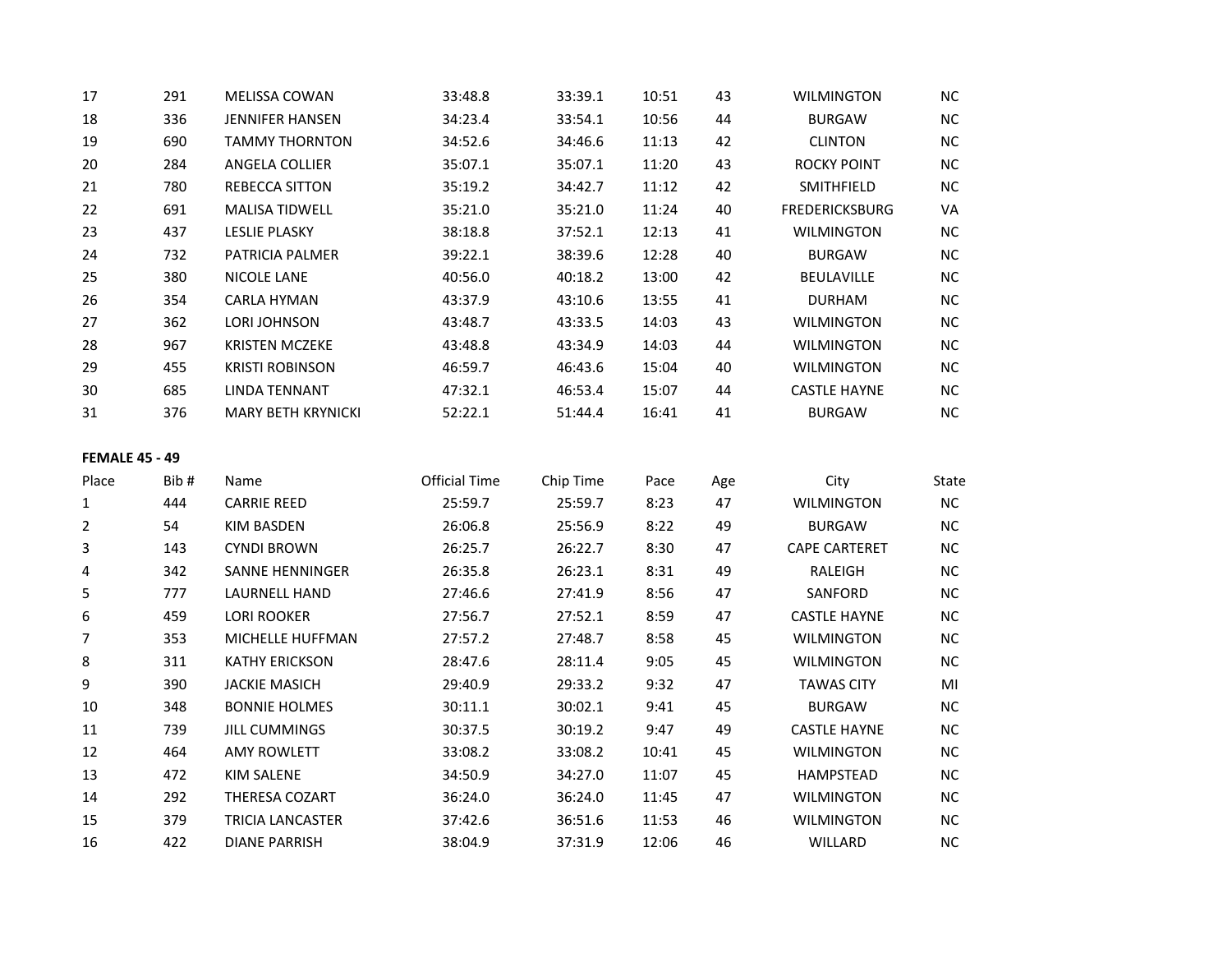| 17                    | 375  | <b>DENISE KIRBY</b>      | 38:16.3              | 37:44.3   | 12:10 | 47  | SANFORD             | <b>NC</b> |
|-----------------------|------|--------------------------|----------------------|-----------|-------|-----|---------------------|-----------|
| 18                    | 934  | MICHELLE WHITE           | 38:55.3              | 38:34.4   | 12:26 | 45  | <b>CURRIE</b>       | NC        |
| 19                    | 316  | <b>MELODY FARNHAM</b>    | 39:02.8              | 38:35.1   | 12:27 | 45  | <b>FAYETTEVILLE</b> | NC        |
| 20                    | 451  | <b>SUSAN RIVENBARK</b>   | 41:25.4              | 40:39.9   | 13:07 | 46  | WALLACE             | $NC$      |
| 21                    | 704  | KIMBERLY HARRELL         | 41:57.0              | 41:11.8   | 13:17 | 45  | <b>STATESVILLE</b>  | NC        |
| 22                    | 363  | PETRA JOHNSON            | 45:28.5              | 45:03.4   | 14:32 | 49  | <b>HAMPSTEAD</b>    | <b>NC</b> |
| 23                    | 281  | LISA CAVENAUGH           | 54:58.4              | 54:11.8   | 17:29 | 48  | <b>ROSE HILL</b>    | <b>NC</b> |
| <b>FEMALE 50 - 54</b> |      |                          |                      |           |       |     |                     |           |
| Place                 | Bib# | Name                     | <b>Official Time</b> | Chip Time | Pace  | Age | City                | State     |
| 1                     | 771  | ROBIN FAIRCLOTH          | 24:25.8              | 24:25.8   | 7:53  | 51  | <b>FAYETTEVILLE</b> | NC        |
| $\overline{2}$        | 486  | LYNDA SMITH              | 25:39.8              | 25:39.6   | 8:16  | 52  | <b>WILMINGTON</b>   | <b>NC</b> |
| 3                     | 951  | SONJA WILLIAMS           | 25:54.4              | 25:54.4   | 8:21  | 51  | <b>JACKSONVILLE</b> | <b>NC</b> |
| 4                     | 977  | <b>GEORGIA THOMAS</b>    | 26:12.9              | 26:07.5   | 8:25  | 51  | <b>WILSON</b>       | NC        |
| 5                     | 286  | ANNA COLLINS             | 27:31.5              | 26:51.3   | 8:40  | 51  | <b>HUTTO</b>        | TX        |
| 6                     | 973  | <b>MAUREEN HIGGINS</b>   | 29:15.5              | 29:01.7   | 9:22  | 50  | <b>BURGAW</b>       | $NC$      |
| 7                     | 741  | <b>BETH SMITH</b>        | 31:01.1              | 30:57.8   | 9:59  | 51  | <b>CASTLE HAYNE</b> | NC        |
| 8                     | 938  | AMI WILBUR               | 31:40.6              | 31:12.8   | 10:04 | 53  | <b>WILMINGTON</b>   | NC        |
| 9                     | 935  | SONJA WHITMAN            | 31:41.6              | 31:12.4   | 10:04 | 53  | <b>PINK HILL</b>    | <b>NC</b> |
| 10                    | 279  | JO CASEY-SUMMERS         | 32:11.6              | 31:51.8   | 10:16 | 51  | <b>BURGAW</b>       | <b>NC</b> |
| 11                    | 350  | <b>DEBBIE HORNE</b>      | 33:30.7              | 33:18.4   | 10:45 | 53  | <b>CLINTON</b>      | <b>NC</b> |
| 12                    | 234  | <b>ELIZABETH BUTRIM</b>  | 34:01.3              | 33:53.9   | 10:56 | 50  | <b>BURGAW</b>       | $NC$      |
| 13                    | 352  | <b>MARY ALICE HUDSON</b> | 34:15.0              | 33:34.7   | 10:50 | 51  | <b>WILMINGTON</b>   | NC        |
| 14                    | 457  | <b>BARBARA ROCCO</b>     | 35:17.1              | 34:42.6   | 11:12 | 52  | LAWRENCEVILLE       | GA        |
| 15                    | 759  | <b>ANDREA RHOADS</b>     | 36:53.7              | 36:45.2   | 11:51 | 51  | <b>GOLDSBORO</b>    | <b>NC</b> |
| 16                    | 334  | LINDA GUEDALIA           | 39:01.3              | 38:32.9   | 12:26 | 52  | STEDMAN             | <b>NC</b> |
| 17                    | 401  | ANDREA MILMAN            | 40:43.2              | 39:51.6   | 12:51 | 51  | LELAND              | $NC$      |
| 18                    | 345  | <b>TERRY HILL</b>        | 42:11.7              | 41:50.7   | 13:30 | 51  | <b>BURGAW</b>       | <b>NC</b> |
| 19                    | 752  | <b>HEATHER MORTON</b>    | 46:13.6              | 45:39.5   | 14:44 | 51  | <b>BURGAW</b>       | $NC$      |
| 20                    | 484  | <b>JO ANN SINGLETON</b>  | 47:20.3              | 46:36.0   | 15:02 | 54  | <b>BURGAW</b>       | NC        |
| 21                    | 421  | <b>TAMMY PARKER</b>      | 54:53.2              | 54:06.8   | 17:27 | 52  | <b>BEULAVILLE</b>   | NC.       |
| 22                    | 734  | <b>WINDY THIGPEN</b>     | 55:47.1              | 54:43.9   | 17:39 | 53  | <b>BURGAW</b>       | <b>NC</b> |

**FEMALE 55 - 59**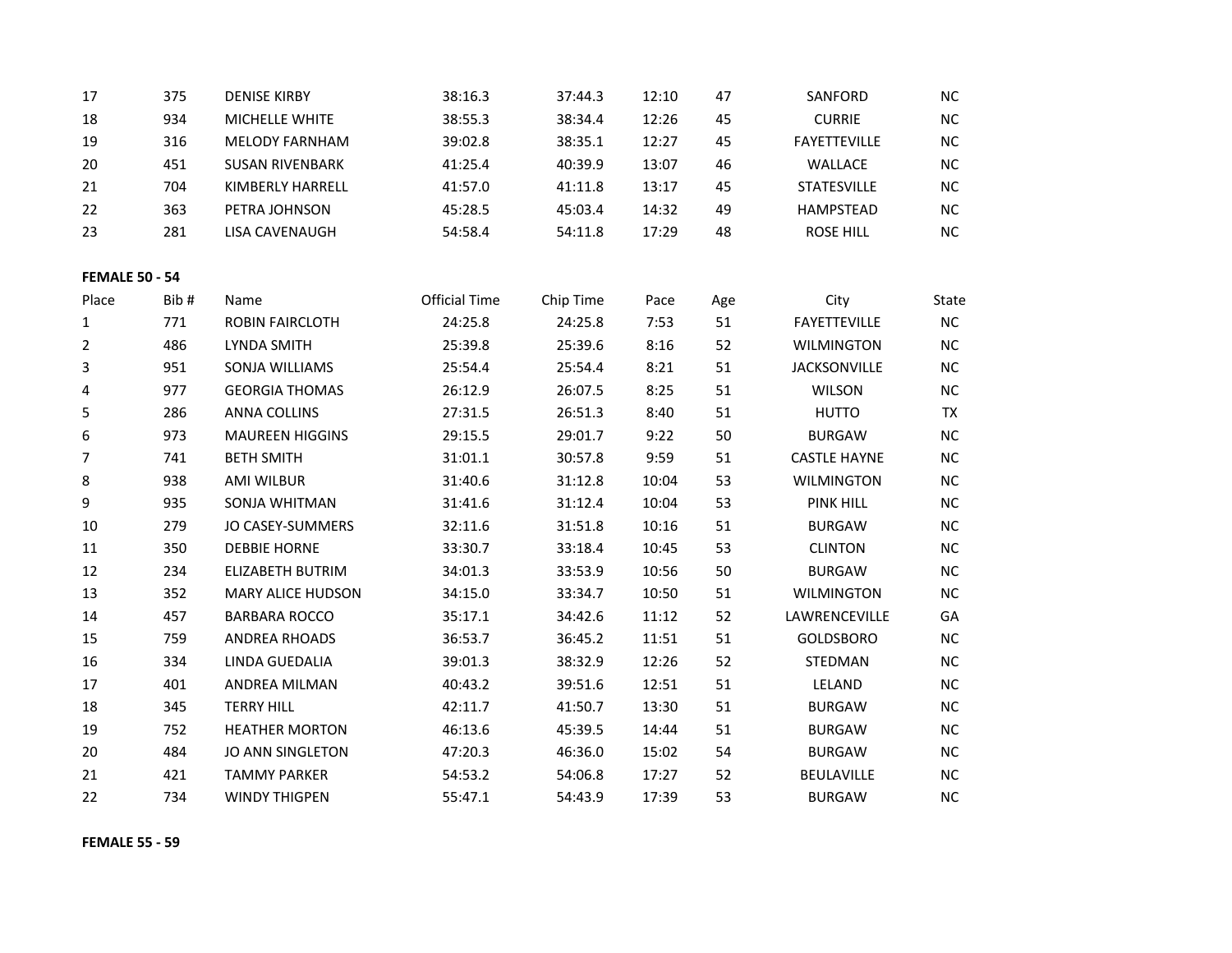| Place                 | Bib# | Name                   | <b>Official Time</b> | Chip Time | Pace  | Age | City                 | State        |
|-----------------------|------|------------------------|----------------------|-----------|-------|-----|----------------------|--------------|
| 1                     | 22   | <b>VICKI ABRIGO</b>    | 27:47.9              | 27:35.8   | 8:54  | 55  | <b>BURGAW</b>        | NC           |
| $\overline{2}$        | 396  | <b>CLAUDIA MELLO</b>   | 28:00.3              | 27:46.8   | 8:57  | 57  | <b>HOLLY SPRINGS</b> | $NC$         |
| 3                     | 440  | JENNIFER PULLUM        | 34:03.2              | 33:37.2   | 10:51 | 55  | <b>WILMINGTON</b>    | NC           |
| 4                     | 37   | <b>CYNTHIA ATKINS</b>  | 41:20.5              | 40:33.0   | 13:05 | 57  | <b>STATESVILLE</b>   | <b>NC</b>    |
| 5                     | 370  | LINDA KEITH            | 43:09.4              | 42:42.6   | 13:46 | 59  | <b>DURHAM</b>        | NC           |
| 6                     | 384  | <b>MARY ANN LEE</b>    | 53:22.4              | 52:30.2   | 16:56 | 56  | <b>ATKINSON</b>      | $NC$         |
| 7                     | 956  | FAY WOODRUFF           | 58:31.7              | 57:40.2   | 18:36 | 55  | <b>SURF CITY</b>     | NC           |
| <b>FEMALE 60 - 64</b> |      |                        |                      |           |       |     |                      |              |
| Place                 | Bib# | Name                   | <b>Official Time</b> | Chip Time | Pace  | Age | City                 | State        |
| 1                     | 467  | <b>MARY ROWSHANAEE</b> | 30:47.7              | 30:27.8   | 9:49  | 60  | SMITHFIELD           | NC           |
| $\overline{2}$        | 432  | <b>SUE PEARCE</b>      | 33:58.8              | 33:20.6   | 10:45 | 60  | <b>ROCKY POINT</b>   | NC           |
| 3                     | 469  | <b>DEBBIE RUDDELL</b>  | 42:09.6              | 41:39.6   | 13:26 | 62  | <b>BURGAW</b>        | NC           |
| 4                     | 201  | MINNIE BULLARD         | 52:04.7              | 51:23.3   | 16:35 | 64  | <b>BURGAW</b>        | NC           |
| 5                     | 71   | <b>KAREN BITTNER</b>   | 53:45.2              | 53:12.3   | 17:10 | 60  | WALLACE              | $NC$         |
| 6                     | 936  | <b>PEGGY WICHMANN</b>  | 53:45.9              | 53:13.0   | 17:10 | 60  | WALLACE              | NC           |
| $\overline{7}$        | 593  | <b>SUSAN SZUKALA</b>   | 56:41.4              | 55:52.6   | 18:01 | 60  | <b>STELLA</b>        | NC           |
| 8                     | 357  | <b>JANICE JACKSON</b>  | 58:19.6              | 57:22.7   | 18:30 | 63  | <b>ADVANCE</b>       | NC           |
| <b>FEMALE 65 - 69</b> |      |                        |                      |           |       |     |                      |              |
| Place                 | Bib# | Name                   | <b>Official Time</b> | Chip Time | Pace  | Age | City                 | State        |
| $\mathbf{1}$          | 386  | <b>LINDA LONGLEY</b>   | 36:44.8              | 36:28.7   | 11:46 | 66  | <b>BURGAW</b>        | NC           |
| $\overline{2}$        | 407  | CAROLYN MOORE          | 42:11.6              | 41:50.9   | 13:30 | 65  | <b>BURGAW</b>        | <b>NC</b>    |
| 3                     | 881  | <b>CARLTON WATKINS</b> | 43:01.9              | 42:19.6   | 13:39 | 67  | RALEIGH              | <b>NC</b>    |
| 4                     | 789  | <b>DOHLEN BARBARA</b>  | 43:30.3              | 42:58.1   | 13:52 | 69  | <b>EMERALD ISLE</b>  | <b>NC</b>    |
| 5                     | 368  | <b>VERTA KEA</b>       | 50:58.3              | 50:31.1   | 16:18 | 67  | <b>CURRIE</b>        | $NC$         |
| 6                     | 305  | JOANN DOLEMAN          | 51:16.5              | 50:46.3   | 16:23 | 68  | <b>WILMINGTON</b>    | <b>NC</b>    |
| FEMALE 75+            |      |                        |                      |           |       |     |                      |              |
| Place                 | Bib# | Name                   | <b>Official Time</b> | Chip Time | Pace  | Age | City                 | <b>State</b> |
| $\mathbf{1}$          | 373  | <b>JUDY KIERNAN</b>    | 38:48.1              | 38:26.1   | 12:24 | 75  | <b>WILMINGTON</b>    | NC           |

**FEMALE AGE NOT GIVEN**